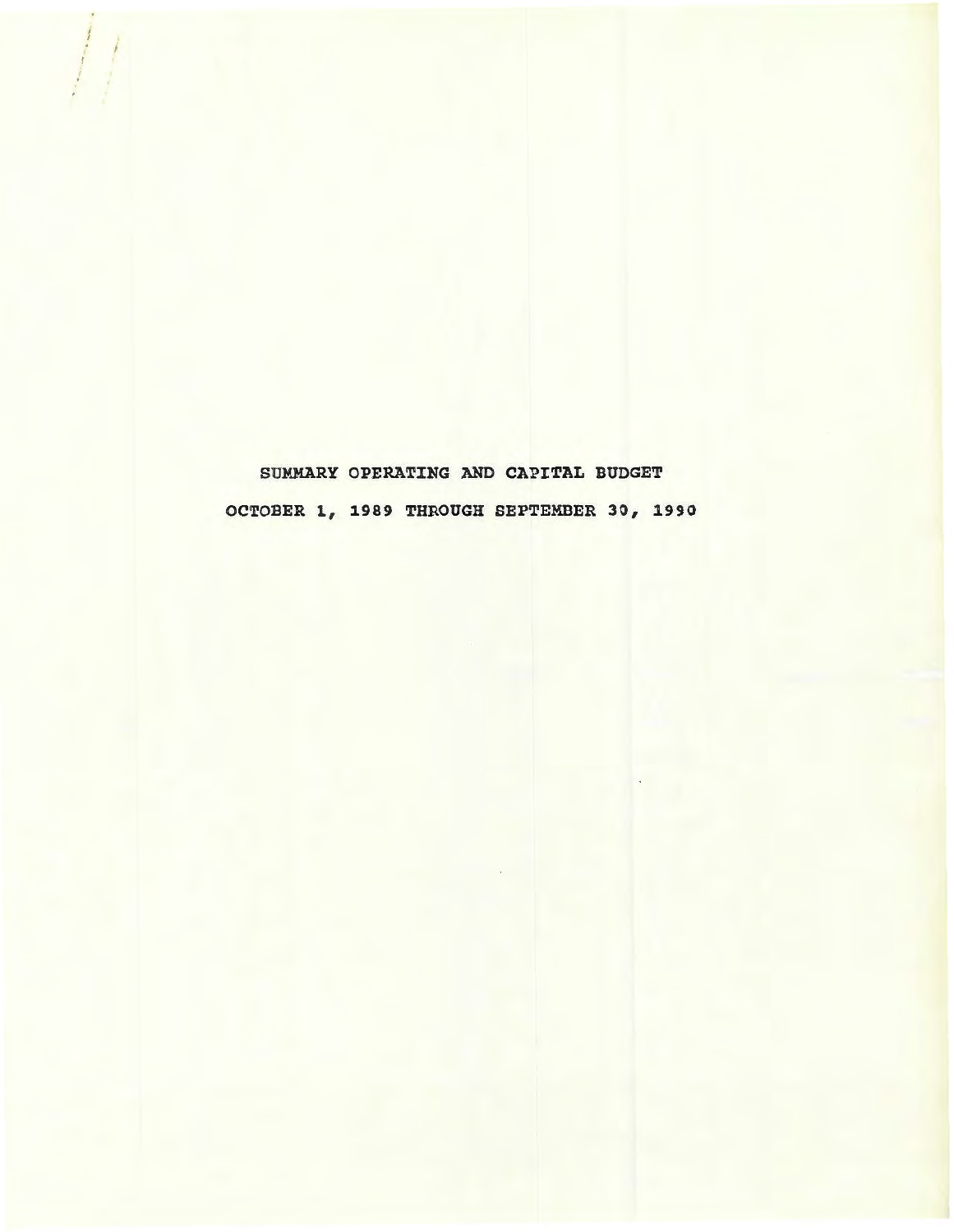#### HILLSBORQUGH AREA REGIONAL TRANSIT AUTHORITY SUMMARY OPERATING AND CAPITAL BUDGET OCTOBER 1, 1989 THROUGH SEPTEMBER 30, 1990

|                                         |               | <b>FY89</b>    | <b>FY89</b>           | <b>FY90</b>          |
|-----------------------------------------|---------------|----------------|-----------------------|----------------------|
|                                         | <b>FY88</b>   | <b>REVISED</b> | <b>PROJECTED</b>      | PROPOSED             |
|                                         | <b>ACTUAL</b> | <b>BUDGET</b>  | YEAR END              | <b>BUDGET</b>        |
|                                         |               | .              | -------------         |                      |
| OPERATING BUDGET                        |               |                |                       |                      |
|                                         |               |                |                       |                      |
| Anticipated Revenues:                   |               |                |                       |                      |
| Passenger Fares                         | \$3,733,011   | \$4,125,500    | \$3,919,000           | \$4,476,000          |
| Charter Revenues                        | \$46,694      | \$60,000       | \$90,000              | \$60,000             |
| Other System Revenue                    | \$317,741     | \$297,000      | \$356,000             | \$415,000            |
|                                         | ------------- | -------------  | -------------         | -------------        |
| Sub-Total System Revenue                | \$4,097,446   | \$4,482,500    | \$4,365,000           | \$4,951,000          |
|                                         | ------------- | -------------  |                       | *************        |
| Ad Valorem Tax Revenue                  | \$8,256,915   | \$9,274,798    | \$9,165,012           | \$10,213,935         |
| Current Use of Fund Balance             | \$419,332     | \$0            | \$0                   | \$0                  |
| UMTA Oparating Revenue                  | \$1,993,807   | \$2,195,323    | \$2,095,542           | \$2,028,400          |
| State Operating Revenue                 | \$929,875     | \$1,600,264    | \$1,448,164           | \$1,911,434          |
| City of Tampa                           | \$0           | \$0            | \$0                   | \$352,000            |
|                                         |               |                | -------------         | <b>*************</b> |
| Sub-Total System Subsidy                | \$11,599,929  | \$13,070,385   | \$12,708,718          | \$14,505,769         |
|                                         | ------------- | -------------  | -------------         | -------------        |
| TOTAL OPERATING REVENUE                 | \$15,697,375  | \$17,552,885   | \$17,073,718          | \$19,456,769         |
|                                         |               | ------------   | ---------- <i>-</i> - |                      |
| Appropriations:                         |               |                |                       |                      |
| Salaries and Fringes                    | \$10,679,498  | \$12,406,178   | \$12,061,355          | \$13,222,915         |
| Fuel and Oil                            | \$1,192,412   | \$1,278,405    | \$1,241,500           | \$1,293,000          |
| Outside Services                        | \$370,094     | \$589,306      | \$427,900             | \$618,780            |
| Parts and Supplies                      | \$1,277,117   | \$1,071,033    | \$1,263,500           | \$1,311,000          |
| Insurance Premiums & Actuarial Study    | \$79,526      | \$82,500       | \$66,000              | \$95,000             |
| Transfer to Self-Insurance Fund         | \$575,000     | \$500,000      | \$500,000             | \$400,000            |
| Transfer to Workers' Compensation Fund  | \$315,964     | \$60,000       | \$60,000              | \$125,000            |
| Tax Collector & Property Appraiser Fees | \$238,561     | \$239,148      | \$239,148             | \$295,774            |
| Utilities                               | \$210,165     | \$217,690      | \$226,000             | \$247,200            |
| Planning Studies                        | \$0           | \$180,000      | \$90,000              | \$794,000            |
| Marketing & Promotion                   | \$209,099     | \$315,200      | \$241,000             | \$277,000            |
| Public Information                      | \$0           | \$0            | \$0                   | \$79,500             |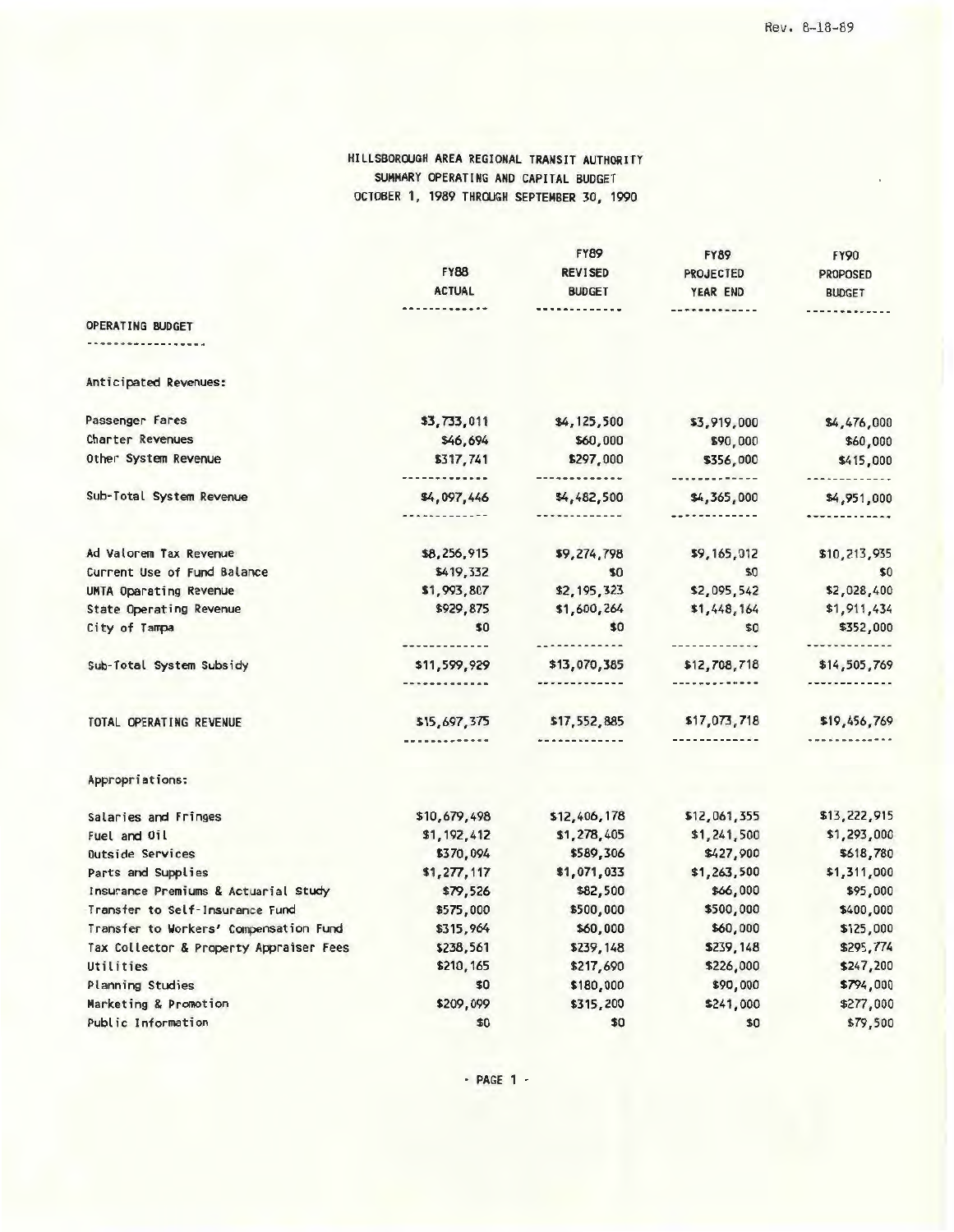|                                    |                   | <b>FY89</b>         | <b>FY89</b>          | <b>FY90</b>          |
|------------------------------------|-------------------|---------------------|----------------------|----------------------|
|                                    | <b>FY88</b>       | <b>REVISED</b>      | PROJECTED            | <b>PROPOSED</b>      |
|                                    | <b>ACTUAL</b>     | <b>BUDGET</b>       | YEAR END             | <b>BUDGET</b>        |
|                                    | <b>**********</b> | -------------       | <b>*-----------</b>  | <b>************</b>  |
| Other Operating Expenses           | \$408,100         | \$453,425           | \$510,315            | \$550,600            |
| 13 (C) Back Pension Payment        | \$145,686         | \$160,000           | \$147,000            | \$147,000            |
|                                    | *************     | -------------       | <b>*************</b> |                      |
| TOTAL OPERATING APPROPRIATIONS     | \$15,701,222      | \$17,552,885        | \$17,073,718         | \$19,456,769         |
|                                    | -------------     | -------------       | <b>*************</b> | ------------         |
| CAPITAL BUDGET                     |                   |                     |                      |                      |
| ------------                       |                   |                     |                      |                      |
| Revenues:                          |                   |                     |                      |                      |
| <b>UMTA</b>                        |                   | \$8,139,160         | \$8,139,160          | \$0                  |
| <b>FDOT</b>                        |                   | \$1,184,489         | \$1,184,489          | \$158,300            |
| HART - Ad Valorem Taxes            |                   | \$516,113           | \$516,113            | \$0                  |
| City of Tampa                      |                   | \$668,375           | \$668,375            | \$0                  |
|                                    |                   | -----------         | -------------        |                      |
| TOTAL CAPITAL REVENUE              | N/A               | \$10,508,137        | \$10,508,137         | \$158,300            |
| Expenditures:                      |                   |                     | -------------        | <b>*************</b> |
| Tampa Palms Park and Ride          |                   | \$0                 | \$0                  | \$158,300            |
| Downtown Terminals & Transitway    |                   | \$5,347,000         | \$5,347,000          | \$0                  |
| Maintenance Facility Expansion     |                   | \$1,500,000         | \$1,500,000          | \$0                  |
| 15 Buses and Other Equipment       |                   | \$3,661,137         | \$3,661,137          | \$0                  |
|                                    |                   | ------------        | ------------         | -------------        |
| TOTAL CAPITAL APPROPRIATIONS       | N/A               | \$10,508,137        | \$10,508,137         | \$158,300            |
|                                    |                   |                     | -------------        | -------------        |
| <b>BUDGETED RESERVES</b>           |                   |                     |                      |                      |
| ---------------                    |                   |                     |                      |                      |
| Ad Valorem Tax Revenue             | \$0               | \$83,677            | \$63,463             | \$409,456            |
|                                    |                   |                     |                      |                      |
| Transfer to Contingency Reserve    | \$0               | \$83,677            | \$63,463             | \$409,456            |
|                                    |                   |                     |                      |                      |
| TOTAL OPERATING AND CAPITAL BUDGET |                   | \$28,144,699        | \$27,645,318         | \$20,024,525         |
|                                    |                   | <b>EMERGESSEESE</b> | *************        | =============        |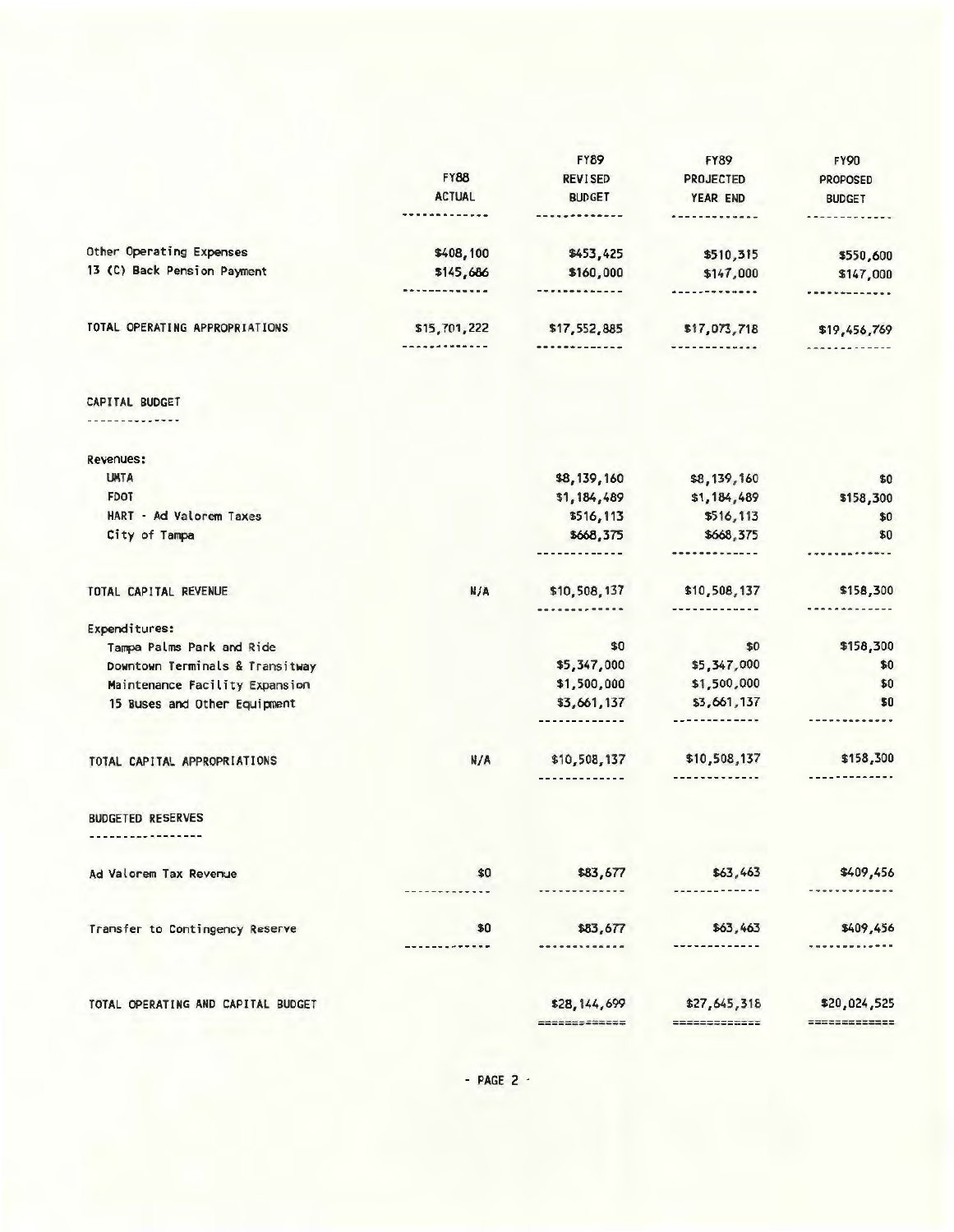# OPERATING AND CAPITAL BUDGET DETAILED BY OBJECT CODE OCTOBER 1, 1989 THROUGH SEPTEMBER 30, 1990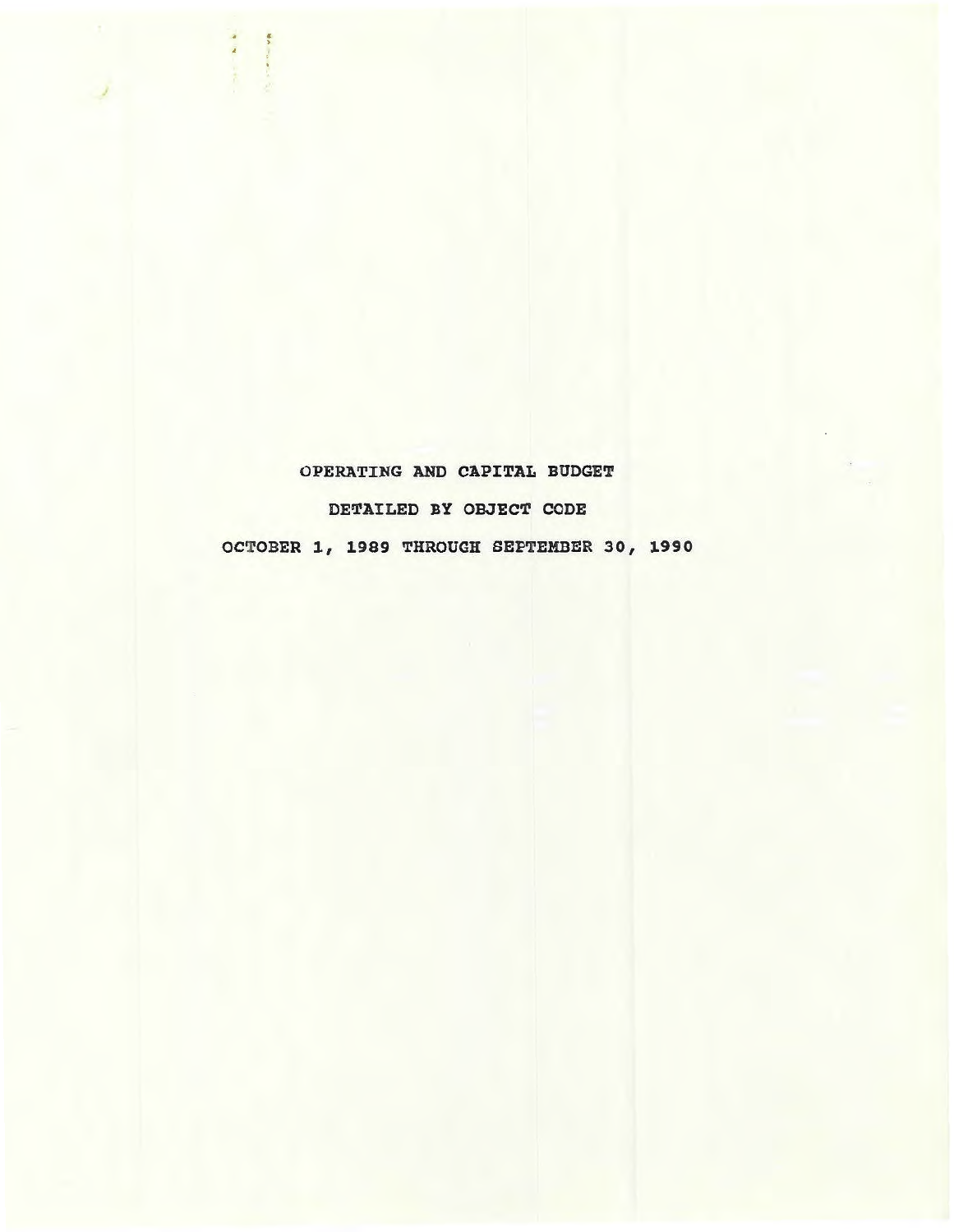### HILLSBOROUGH AREA REGIONAL TRANSIT AUTHORITY OPERATING AND CAPITAL BUDGET DETAILED BY OBJECT CODE OCTOBER 1, 1989 THROUGH SEPTEMBER 30, 1990

|                                  |                    | <b>FY89</b>           | <b>FY89</b>          | <b>FY90</b>     |
|----------------------------------|--------------------|-----------------------|----------------------|-----------------|
|                                  | <b>FY88</b>        | <b>REVISED</b>        | <b>PROJECTED</b>     | <b>PROPOSED</b> |
|                                  | <b>ACTUAL</b>      | <b>BUDGET</b>         | YEAR END             | <b>BUDGET</b>   |
|                                  |                    | ----------            | ----------- <b>-</b> |                 |
| OPERATING REVENUES:              |                    |                       |                      |                 |
|                                  |                    |                       |                      |                 |
| Passenger Fares:                 |                    |                       |                      |                 |
|                                  |                    |                       |                      |                 |
| <b>Full Fares</b>                | \$2,765,308        | \$3,111,500           | \$2,975,500          | \$3,646,425     |
| Transfers                        | \$199,449          | \$209,500             | \$164,500            | \$0             |
| Elderly and Handicapped          | \$238,638          | \$262,500             | \$264,000            | \$269,245       |
| <b>Students</b>                  | \$70,352           | \$55,000              | \$55,000             | \$65,000        |
| <b>HARTSaver Passes</b>          | \$389,655          | \$426,500             | \$360,000            | \$395,330       |
| Other Passes                     | \$69,609           | \$60,500              | \$100,000            | \$100,000       |
|                                  | -----------        |                       | -------------        | -------------   |
| Total Passenger Fares            | \$3,733,011        | \$4,125,500           | \$3,919,000          | \$4,476,000     |
|                                  | <b>***********</b> | -------------         | -------------        |                 |
| Other System Generated Revenues: |                    |                       |                      |                 |
|                                  |                    |                       |                      |                 |
| Charter Service                  | \$46,694           | \$60,000              | \$90,000             | \$60,000        |
| Investment Income                | \$289,451          | \$270,000             | \$320,000            | \$395,000       |
| Miscellaneous Revenues           | \$28,290           | \$27,000              | \$36,000             | \$20,000        |
|                                  |                    | -------------         | *************        | -------------   |
| <b>Total Other Revenues</b>      | \$364,435          | \$357,000             | \$446,000            | \$475,000       |
|                                  |                    | ---------- <i>-</i> - |                      |                 |
| System Subsidy:                  |                    |                       |                      |                 |
| -------------                    |                    |                       |                      |                 |
| Ad Valorem Taxes                 | \$8,256,915        | \$9,274,798           | \$9,165,012          | \$10,213,935    |
| Current Use of Fund Balance      | \$419,332          | \$0                   | \$0                  | \$0             |
| State Operating Assistance       | \$929,875          | \$1,585,164           | \$1,448,164          | \$1,550,946     |
| State Planning Assistance        | \$0                | \$15,100              | \$0                  | \$360,488       |
| UMTA Operating Assistance        | \$1,985,807        | \$1,958,198           | \$1,958,417          | \$1,860,496     |
| UMTA Planning Assistance         | \$8,000            | \$237,125             | \$137,125            | \$167,904       |
| City of Tampa                    | \$0                | \$0                   | \$0                  | \$352,000       |
|                                  |                    |                       | -------------        | -------------   |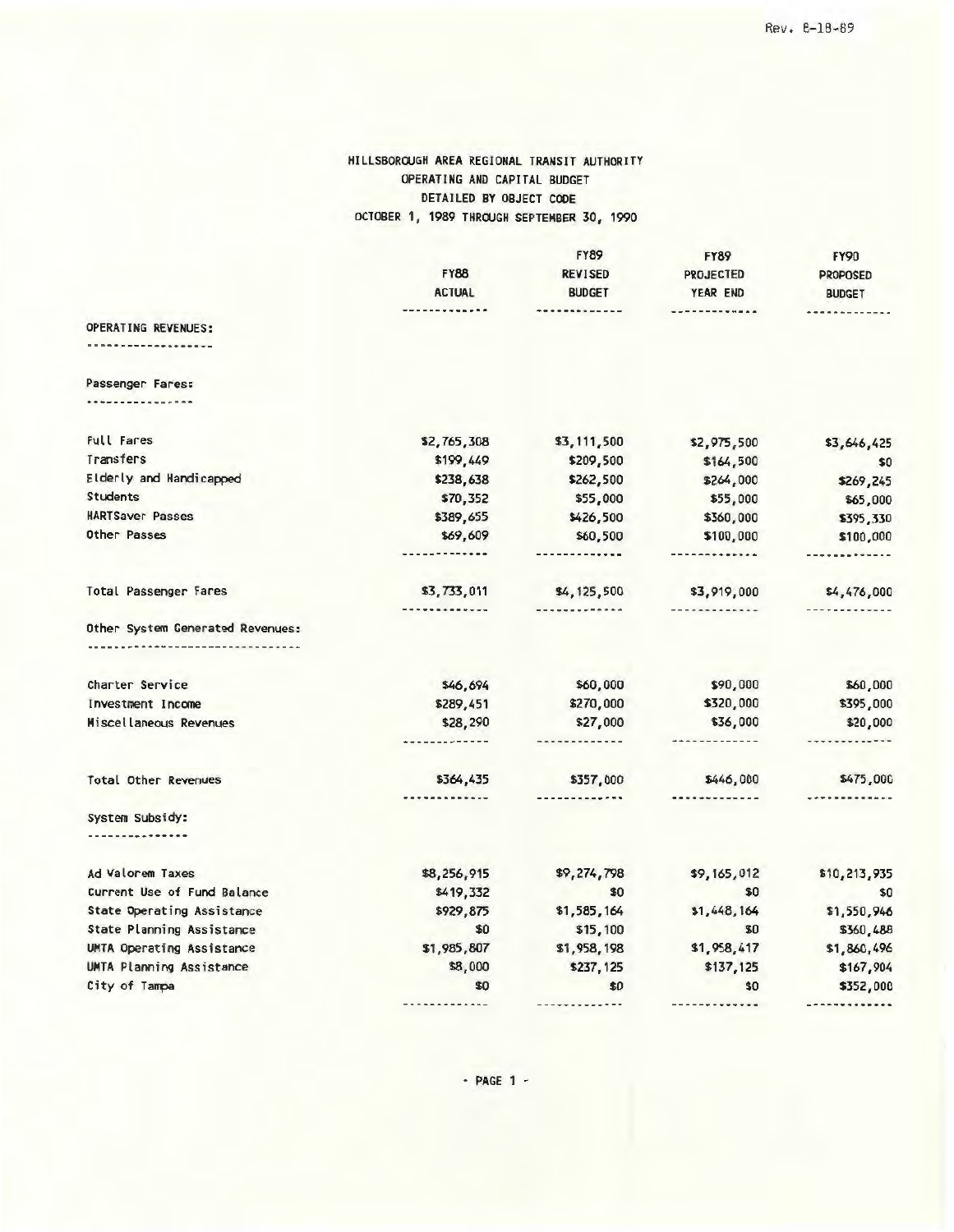|                            |                              | <b>FY89</b>          | <b>FY89</b>                                         | FY90                             |
|----------------------------|------------------------------|----------------------|-----------------------------------------------------|----------------------------------|
|                            | <b>FY88</b><br><b>ACTUAL</b> | <b>REVISED</b>       | <b>PROJECTED</b><br>YEAR END                        | <b>PROPOSED</b><br><b>BUDGET</b> |
|                            |                              | <b>BUDGET</b>        |                                                     |                                  |
|                            | --- <b>------</b> ----       | -------------        | ------- <b>----</b> --                              |                                  |
| Total System Subsidy       | \$11,599,929                 | \$13,070,385         | \$12,708,718                                        | \$14,505,769                     |
|                            |                              | -------------        | <b>*************</b> *                              |                                  |
| TOTAL OPERATING REVENUES   |                              |                      | \$15,697,375 \$17,552,885 \$17,073,718 \$19,456,769 |                                  |
|                            | -----------                  | -------------        |                                                     |                                  |
| CAPITAL REVENUES:          |                              |                      |                                                     |                                  |
| .                          |                              |                      |                                                     |                                  |
| <b>UMTA</b>                | \$0                          |                      | \$8,139,160 \$8,139,160                             | \$0                              |
| <b>FDOT</b>                | \$0                          | \$1,184,489          | \$1,184,489                                         | \$158.300                        |
| HART - Ad Valorem Taxes    | \$0                          | \$516,113            | \$516,113                                           | $\sim 0$                         |
| City of Tampa              | 50                           | \$668,375            | \$668,375                                           | \$0                              |
|                            | -------------                | <b></b>              |                                                     |                                  |
| TOTAL CAPITAL REVENUES:    | \$0                          |                      | \$10,508,137 \$10,508,137                           | \$158,300                        |
|                            | -------- <b>---</b>          | -------------        | --------------                                      |                                  |
| AD VALOREM RESERVES:       |                              |                      |                                                     |                                  |
| Contingency Reserve        | \$0                          | \$83,677             | \$63,463                                            | \$409,456                        |
|                            | <b></b>                      | <b>*************</b> |                                                     |                                  |
| Total Reserves             | \$0                          | \$83,677             | \$63,463                                            | \$409,456                        |
|                            |                              | -------------        |                                                     |                                  |
| TOTAL ANTICIPATED REVENJES | \$15,697,375                 | \$28,144,699         | \$27,645,318                                        | \$20,024,525                     |
|                            | $= 122222277788444$          | ==============       | =============                                       |                                  |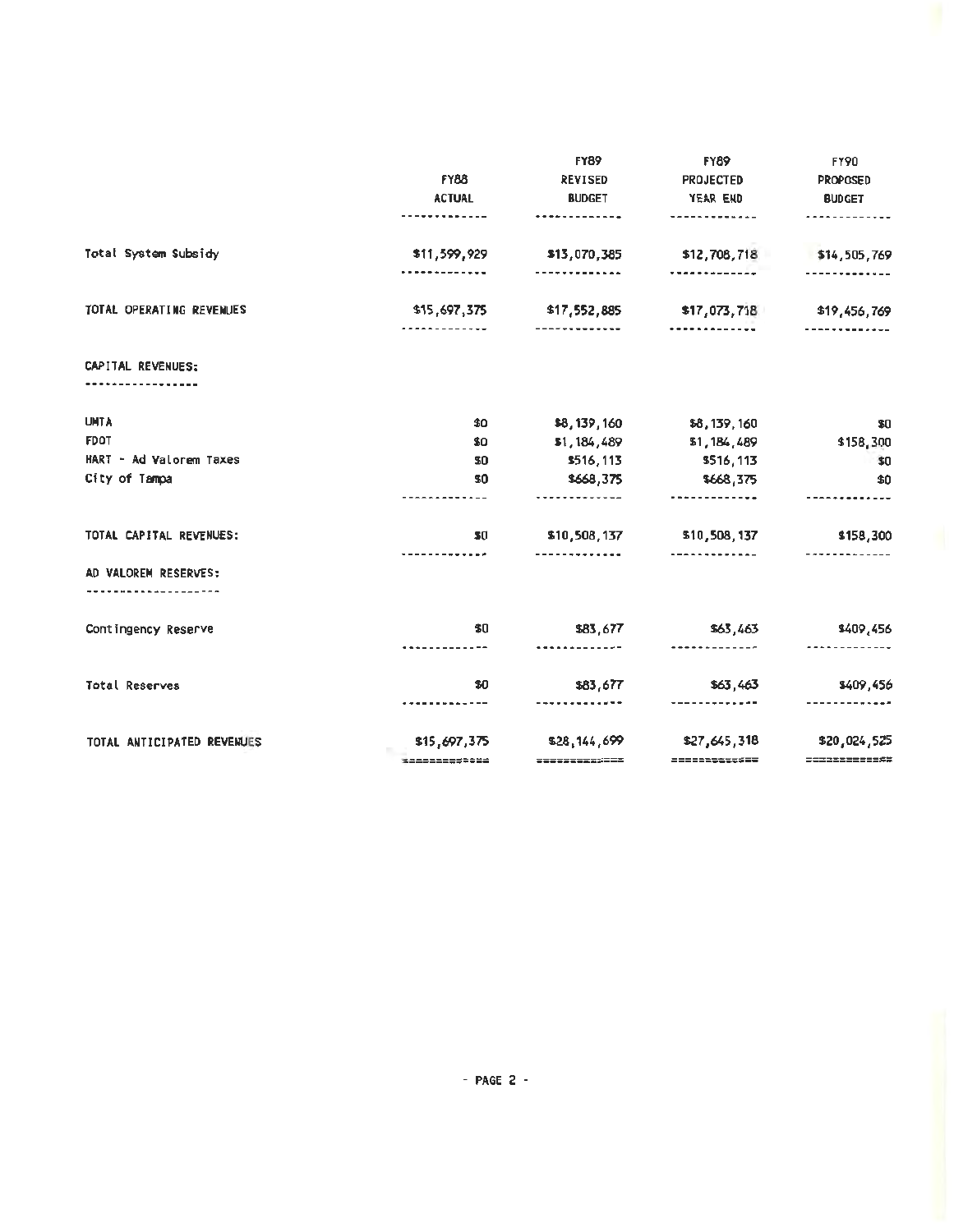|                                                 | <b>FY88</b><br><b>ACTUAL</b><br>------------- | <b>FY89</b><br><b>REVISED</b><br><b>BUDGET</b><br>------------- | <b>FY89</b><br>PROJECTED<br>YEAR END<br> | <b>FY90</b><br><b>PROPOSED</b><br><b>BUDGET</b><br><b>*****</b> ******* |
|-------------------------------------------------|-----------------------------------------------|-----------------------------------------------------------------|------------------------------------------|-------------------------------------------------------------------------|
| OPERATING EXPENDITURES:<br>-------------------- |                                               |                                                                 |                                          |                                                                         |
|                                                 |                                               |                                                                 |                                          |                                                                         |
| Salaries and Fringes<br><b></b>                 |                                               |                                                                 |                                          |                                                                         |
| Salaries                                        | \$6,249,182                                   | \$7,500,221                                                     |                                          |                                                                         |
| Overtime                                        | \$1,195,802                                   | \$1,156,150                                                     | \$7,130,500<br>\$1,343,450               | \$7,988,400                                                             |
| Social Security                                 | \$607,914                                     | \$698,678                                                       | \$686,500                                | \$1,217,000                                                             |
| City Pension                                    | \$16,377                                      | \$15,908                                                        | \$16,400                                 | \$727,360<br>\$19,915                                                   |
| State Pension                                   | \$1,095,475                                   | \$1,320,147                                                     | \$1,302,750                              | \$1,439,490                                                             |
| Disability Insurance                            | \$7,109                                       | \$7,000                                                         | \$7,000                                  | \$7,000                                                                 |
| Medical Insurance                               | \$586,258                                     | \$774,548                                                       | \$775,200                                | \$817,060                                                               |
| Life Insurance                                  | \$23,418                                      | \$28,593                                                        | \$23,310                                 | \$24,610                                                                |
| A D & D Insurance                               | \$4,336                                       | \$6,031                                                         | \$4,355                                  | \$4,740                                                                 |
| Unemployment Compensation                       | \$8,724                                       | \$18,700                                                        | \$3,240                                  | \$6,200                                                                 |
| Sick Leave                                      | \$233,492                                     | \$283,524                                                       | \$270,700                                | \$311,050                                                               |
| Holiday Pay                                     | \$243,479                                     | \$318,756                                                       | \$272,800                                | \$294,350                                                               |
| Annual Leave                                    | \$326,308                                     | \$320,197                                                       | \$347,300                                | \$351,500                                                               |
| Other Paid Absence                              | \$13,385                                      | \$12,102                                                        | \$19,285                                 | \$22,000                                                                |
| Uniforms                                        | \$68,239                                      | \$75,623                                                        | \$82,565                                 | \$89,240                                                                |
| Capitalized Labor                               | \$0                                           | $(*130,000)$                                                    | $($ \$224,000)                           | $(*97,000)$                                                             |
|                                                 | -------------                                 | -------- <b>----</b> -                                          | .                                        | . <i>.</i>                                                              |
| Total Salaries end Fringes                      | \$10,679,498<br>-------------                 | \$12,406,178<br>                                                | \$12,061,355<br><b></b>                  | \$13,222,915<br>-------------                                           |
| Fuel And Oil<br>.                               |                                               |                                                                 |                                          |                                                                         |
| Fuel & Oil                                      | \$1,192,412                                   | \$1,278,405                                                     | \$1,241,500                              | \$1,293,000                                                             |
|                                                 | -------------                                 | -------------                                                   | -------------                            | -------------                                                           |
| Total Fuel and Oil                              | \$1,192,412                                   | \$1,278,405                                                     | \$1,241,500                              | \$1,293,000                                                             |
|                                                 | <b>-----------</b> --                         | -------------                                                   | <b>*************</b>                     | -------------                                                           |

 $\sim 10^{-10}$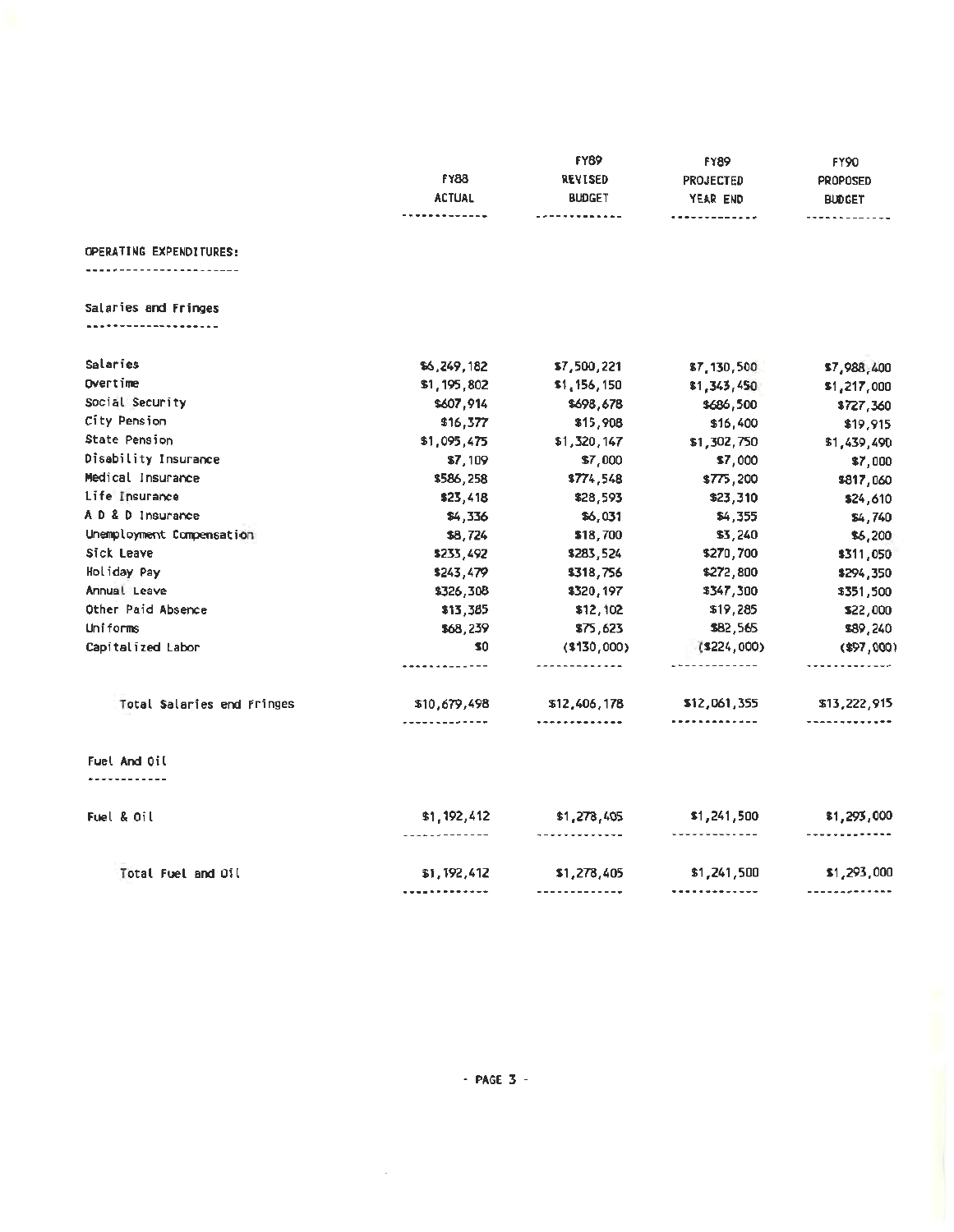|                                      |                           | <b>FY89</b>                 | <b>FY89</b>      | <b>FY90</b>                |
|--------------------------------------|---------------------------|-----------------------------|------------------|----------------------------|
|                                      | <b>FY88</b>               | <b>REVISED</b>              | <b>PROJECTED</b> | <b>PROPOSED</b>            |
|                                      | <b>ACTUAL</b>             | <b>BUDGET</b>               | YEAR END         | <b>BUDGET</b>              |
|                                      | ------ <b>-----</b> --    | -------------               | ------------     |                            |
| Outside Services                     |                           |                             |                  |                            |
| --------------                       |                           |                             |                  |                            |
| Security Service                     | \$4,366                   | \$74,500                    | \$3,000          | \$163,000                  |
| Outside Bus Maintenance              | \$19,989                  | \$32,676                    | \$20,000         | \$20,000                   |
| Shop Equipment Maintenance           | \$21,377                  | \$23,000                    | \$25,000         | \$23,000                   |
| Outside Auto & Truck Repair          | \$13,845                  | \$12,000                    | \$15,000         | \$10,000                   |
| Contracted Building & Grounds Maint. | \$60,185                  | \$87,000                    | \$48,000         | \$55,000                   |
| Auditing Fees                        | \$23,000                  | \$23,000                    | \$31,100         | \$26,000                   |
| Consultant Fees                      | \$42,844                  | \$23,000                    | \$27,000         | \$48,000                   |
| Computer Software Services           | \$3,730                   | \$10,480                    | \$500            | \$3,480                    |
| Pre-Employment Screening Fees        | \$29,854                  | \$27,650                    | \$25,000         | \$28,900                   |
| Legal Fees                           | \$60,153                  | \$90,000                    | \$50,000         | \$50,000                   |
| Printing                             | \$58,042                  | \$62,000                    | \$71,000         | \$72,000                   |
| Counseling Services                  | \$11,000                  | \$10,000                    | \$10,000         | \$10,000                   |
| Lobbyist Fees                        | \$0                       | \$90,000                    | \$81,000         | \$86,000                   |
| Computer Hardware Maintenance        | \$13,687                  | \$17,200                    | \$14,000         | \$16,600                   |
| Office Machine Maintenance           | \$4,247                   | \$2,000                     | \$3,000          | \$2,000                    |
| Armored Car Services                 | \$3,775                   | \$4,800                     | \$4,300          | \$4,800                    |
|                                      |                           | <u></u>                     | -------------    | ************               |
| Total Outside Services               | \$370,094<br>. <b>.</b> . | \$589,306<br>. . <i>.</i> . | \$427,900<br>    | \$618,780<br>------------- |
|                                      |                           |                             |                  |                            |
| Parts and Supplies<br>. <b>.</b> .   |                           |                             |                  |                            |
|                                      |                           |                             |                  |                            |
| Equipment and Supplies               | \$58,166                  | \$57,000                    | \$55,000         | \$68,000                   |
| Tires                                | \$230,537                 | \$234,600                   | \$238,500        | \$251,000                  |
| Repair Parts                         | \$910,973                 | \$714,933                   | \$909,000        | \$927,000                  |
| Chemicals & Cleaners                 | \$19,753                  | \$24,500                    | \$20,000         | \$20,000                   |
| Materials for Building Maintenance   | \$57,688                  | \$40,000                    | \$41,000         | \$45,000                   |
|                                      |                           | .                           | . <i>.</i>       |                            |
| Total Parts and Supplies             | \$1,277,117               | \$1,071,033                 | \$1,263,500      | \$1,311,000                |
|                                      |                           |                             |                  |                            |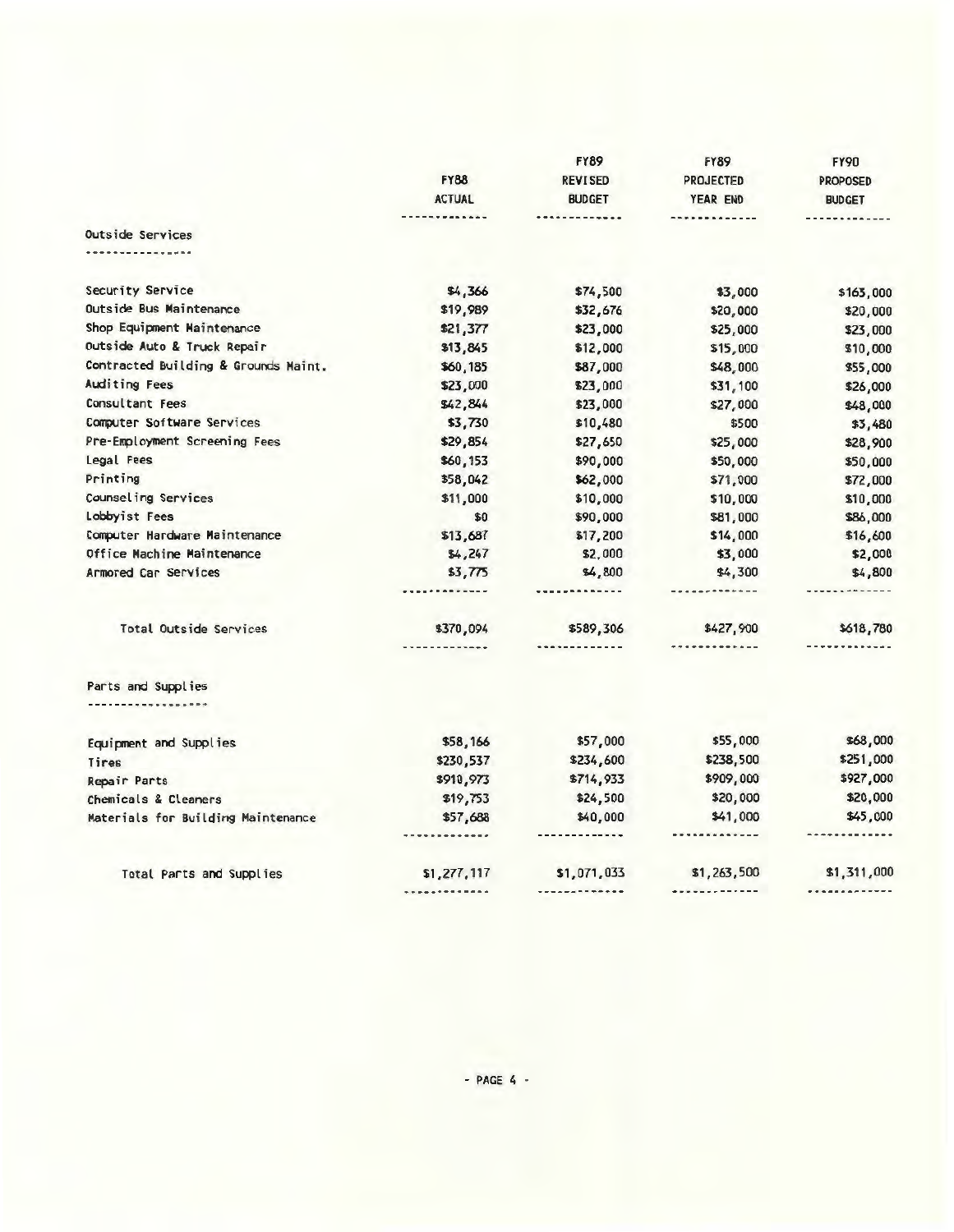|                                        |                   | <b>FY89</b>            | <b>FY89</b>          | <b>FY90</b>        |
|----------------------------------------|-------------------|------------------------|----------------------|--------------------|
|                                        | <b>FY88</b>       | <b>REVISED</b>         | <b>PROJECTED</b>     | <b>PROPOSED</b>    |
|                                        | <b>ACTUAL</b>     | <b>BUDGET</b>          | YEAR END             | <b>BUDGET</b>      |
|                                        | <b>**********</b> |                        |                      |                    |
| Insurance Premiums & Transfers         |                   |                        |                      |                    |
|                                        |                   |                        |                      |                    |
| Actuarial Study of Insurance Funds     | \$0               | \$0                    | \$0                  | \$20,000           |
| PD & PL Insurance                      | \$79,526          | \$82,500               | \$66,000             | \$75,000           |
| Transfer to Self-Insurance Fund        | \$575,000         | \$500,000              | \$500,000            | \$400,000          |
| Transfer to Workers' Compensation Fund | \$315,964         | \$60,000               | \$60,000             | \$125,000          |
|                                        |                   | ------- <b>-----</b> - |                      | <b>***********</b> |
| Total Insurance Premiums               | \$970,490         | \$642,500              | \$626,000            | \$620,000          |
|                                        | .                 | ------- <b>-----</b> - | .                    |                    |
| Tax Collector & Property Appraiser     |                   |                        |                      |                    |
|                                        |                   |                        |                      |                    |
| Tax Collector's Commission             | \$106,305         | \$123,000              | \$123,000            | \$137,146          |
| Property Appraiser's Commission        | \$132,256         | \$116,148              | \$116,148            | \$158,628          |
|                                        | . <b>.</b>        |                        | -------------        |                    |
| Total Tax Collector & Prop App         | \$238,561         | \$239,148              | \$239,148            | \$295,774          |
|                                        | -----------       | --------- <b>---</b> - | ----------- <b>-</b> |                    |
| Utilities                              |                   |                        |                      |                    |
| <b></b>                                |                   |                        |                      |                    |
| Electricity                            | \$134,162         | \$140,000              | \$128,000            | \$136,000          |
| Telephone                              | \$29,116          | \$34,660               | \$33,000             | \$36,200           |
| Water, Sewer, Garbage                  | \$46,887          | \$43,030               | \$65,000             | \$75,000           |
|                                        |                   | -------------          | -------------        | ---------          |
| <b>Total Utilities</b>                 | \$210,165         | \$217,690              | \$226,000            | \$247,200          |
|                                        |                   | -------------          | .                    |                    |
| Planning Studies                       |                   |                        |                      |                    |
|                                        |                   |                        |                      |                    |
| <b>Planning Studies</b>                | \$0               | \$180,000              | \$90,000             | \$794,000          |
|                                        |                   |                        |                      |                    |
| <b>Total Planning Studies</b>          | \$0               | \$180,000              | \$90,000             | \$794,000          |
|                                        |                   |                        |                      |                    |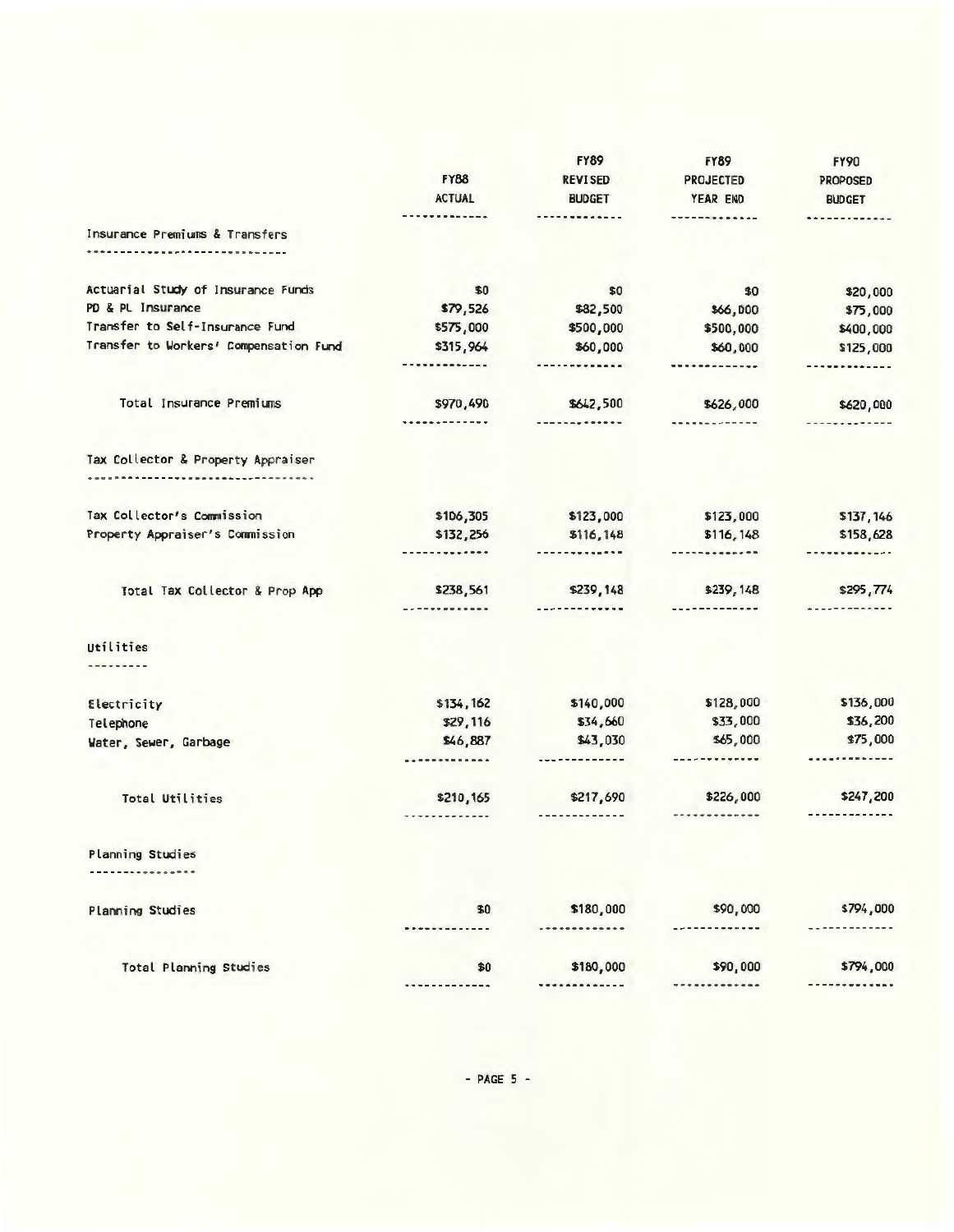|                                                    |                     | <b>FY89</b>    | <b>FY89</b>          | <b>FY90</b>        |
|----------------------------------------------------|---------------------|----------------|----------------------|--------------------|
|                                                    | <b>FY88</b>         | <b>REVISED</b> | <b>PROJECTED</b>     | <b>PROPOSED</b>    |
|                                                    | <b>ACTUAL</b>       | <b>BUDGET</b>  | YEAR END             | <b>BUDGET</b>      |
|                                                    | ----------          | .              | ------- <b>---</b> - | <b>***********</b> |
| Marketing & Promotion                              |                     |                |                      |                    |
| -------------                                      |                     |                |                      |                    |
| Market Research Study                              | \$0                 | \$0            | \$0                  | \$10,000           |
| Printing-System Promotion                          | \$53,246            | \$72,000       | \$40,000             | \$43,000           |
| Art Supplies                                       | \$2,546             | \$3,000        | \$3,000              | \$4,000            |
| Advertising and Promotion                          | \$153,307           | \$240,200      | \$198,000            | \$220,000          |
|                                                    | ------- <b>----</b> | -------------  | -------------        |                    |
| Total Marketing and Promotion                      | \$209,099           | \$315,200      | \$241,000            | \$277,000          |
|                                                    | -------------       | -------------  | *************        |                    |
| Public Information                                 |                     |                |                      |                    |
|                                                    |                     |                |                      |                    |
| <b>Auto Expense</b>                                | \$0                 | \$0            | \$0                  | \$500              |
| Community Perception Study                         | \$0                 | \$0            | \$0                  | \$5,000            |
| Travel & Meetings                                  | \$0                 | \$0            | \$0                  | \$2,000            |
|                                                    | \$0                 | \$0            | \$0                  | \$2,000            |
| Public Information                                 | \$0                 | \$0            | \$0                  | \$70,000           |
|                                                    |                     |                |                      |                    |
| Total Public Information                           | \$0                 | \$0            | \$0                  | \$79,500           |
|                                                    | -------------       | -----------    |                      |                    |
| Other Operating Expenses<br>---------------------- |                     |                |                      |                    |
|                                                    |                     |                |                      |                    |
| DOT Safety Van Expenses                            | \$4,010             | \$0            | \$0                  | \$0                |
| Technical Training Seminars                        | \$11,410            | \$7,500        | \$8,000              | \$16,000           |
| Diesel Excise Tax - Net                            | \$124,694           | \$85,500       | \$104,000            | \$112,000          |
| X-Town Tolls, Stadium Parking                      | \$10,547            | \$18,000       | \$21,000             | \$22,000           |
| Rentals and Leases                                 | \$22,541            | \$95,770       | \$100,000            | \$109,400          |
| Minor Equipment and Office Supplies                | \$42,093            | \$32,500       | \$42,000             | \$41,000           |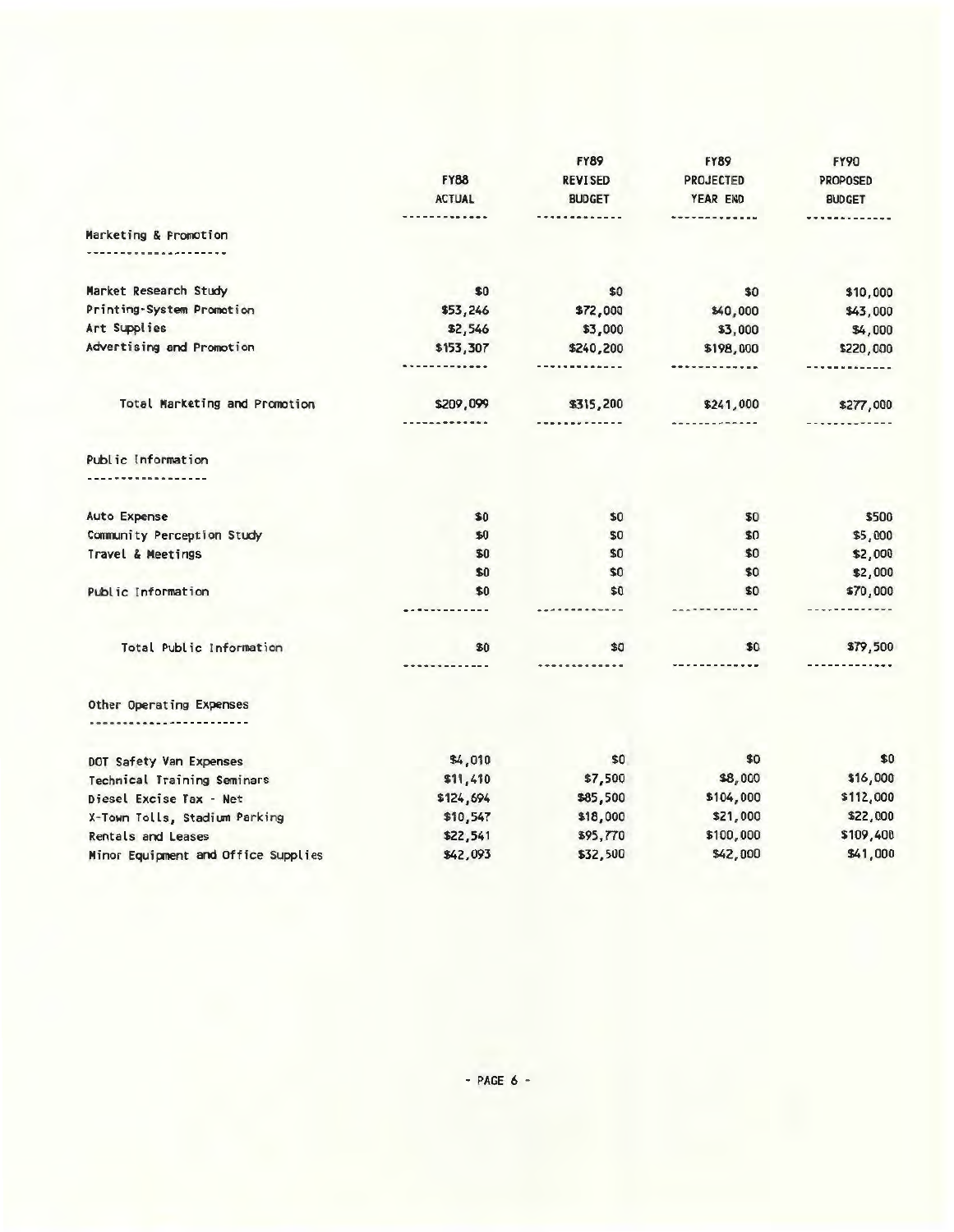|                                   | <b>FY88</b><br><b>ACTUAL</b> | <b>FY89</b>                | <b>FY89</b><br><b>PROJECTED</b><br>YEAR END | <b>FY90</b><br><b>PROPOSED</b><br><b>BUDGET</b> |
|-----------------------------------|------------------------------|----------------------------|---------------------------------------------|-------------------------------------------------|
|                                   |                              | <b>REVISED</b>             |                                             |                                                 |
|                                   |                              | <b>BUDGET</b>              |                                             |                                                 |
|                                   |                              | ---- <b>------</b> ---     | --------- <b>--</b> --                      | -------------                                   |
| Postage                           | \$10,376                     | \$9,920                    | \$13,000                                    | \$14,000                                        |
| Licenses & Permits                | \$301                        | \$430                      | \$430                                       | \$430                                           |
| Dues & Subscriptions              | \$20,404                     | \$17,900                   | \$24,000                                    | \$23,600                                        |
| Travel & Meetings                 | \$42,475                     | \$35,220                   | \$37,000                                    | \$29,670                                        |
| Public Relations                  | \$3,023                      | \$2,800                    | \$5,000                                     | \$2,000                                         |
| Superboul Task Force              | \$0                          | \$1,200                    | \$1,200                                     | \$5,000                                         |
| Legal and Employment Ads          | \$8,181                      | \$6,000                    | \$12,000                                    | \$12,000                                        |
| Employee Incentive Awards         | \$3,682                      | \$12,000                   | \$14,000                                    | \$12,000                                        |
| <b>Interest Expense</b>           | \$0                          | \$0                        | \$0                                         | \$10,000                                        |
| UMTA Capital                      | \$9,332                      | \$0                        | \$0                                         | \$0                                             |
| Non-UMTA Capital                  | \$21,032                     | \$7,500                    | \$7,500                                     | \$7,500                                         |
| Tax Increment Payment             | \$73,999                     | \$121,185                  | \$121,185                                   | \$134,000                                       |
|                                   | -------------                |                            | -------------                               |                                                 |
|                                   | \$408,100                    | \$453,425                  | \$510,315                                   | \$550,600                                       |
|                                   | ------------ <b>-</b>        | -------------              | ---- <i>------</i> ---                      | -------------                                   |
| 13 (C) Back Pension Payment<br>   |                              |                            |                                             |                                                 |
|                                   |                              |                            |                                             |                                                 |
| 13(C) Back Pension                | \$145,686<br>-------------   | \$160,000<br><u></u>       | \$147,000<br>-------------                  | \$147,000<br>-------------                      |
|                                   |                              |                            | \$147,000                                   | \$147,000                                       |
| Total 13 (C) Back Pension Payment | \$145,686<br>-------------   | \$160,000<br>------------- | -------------                               | .                                               |
|                                   |                              |                            |                                             |                                                 |
| TOTAL EXPENSES ALL DIVISIONS      | \$15,701,222                 | \$17,552,885               | \$17,073,718                                | \$19,456,769                                    |
|                                   | ======= <b>=</b> =====       | <b>*************</b>       | =============                               | =============                                   |
| CAPITAL PROJECTS                  |                              |                            |                                             |                                                 |
| ------- <b>------</b> -           |                              |                            |                                             |                                                 |
| Tampa Palms Park and Ride         |                              | \$0                        | \$0                                         | \$158,300                                       |
| Downtown Terminals & Transitway   |                              | \$5,347,000                | \$5,347,000                                 | \$0                                             |
| Maintenance Facility Expansion    |                              | \$1,500,000                | \$1,500,000                                 | \$0                                             |
| 15 Buses and Other Equipment      |                              | \$3,661,137                | \$3,661,137                                 | \$0                                             |
|                                   |                              |                            | <u></u>                                     |                                                 |

TOTAL CAPITAL PROJECTS

 $\sim 200$ 

\$10,508, 137 \$10,508,137 \$158,300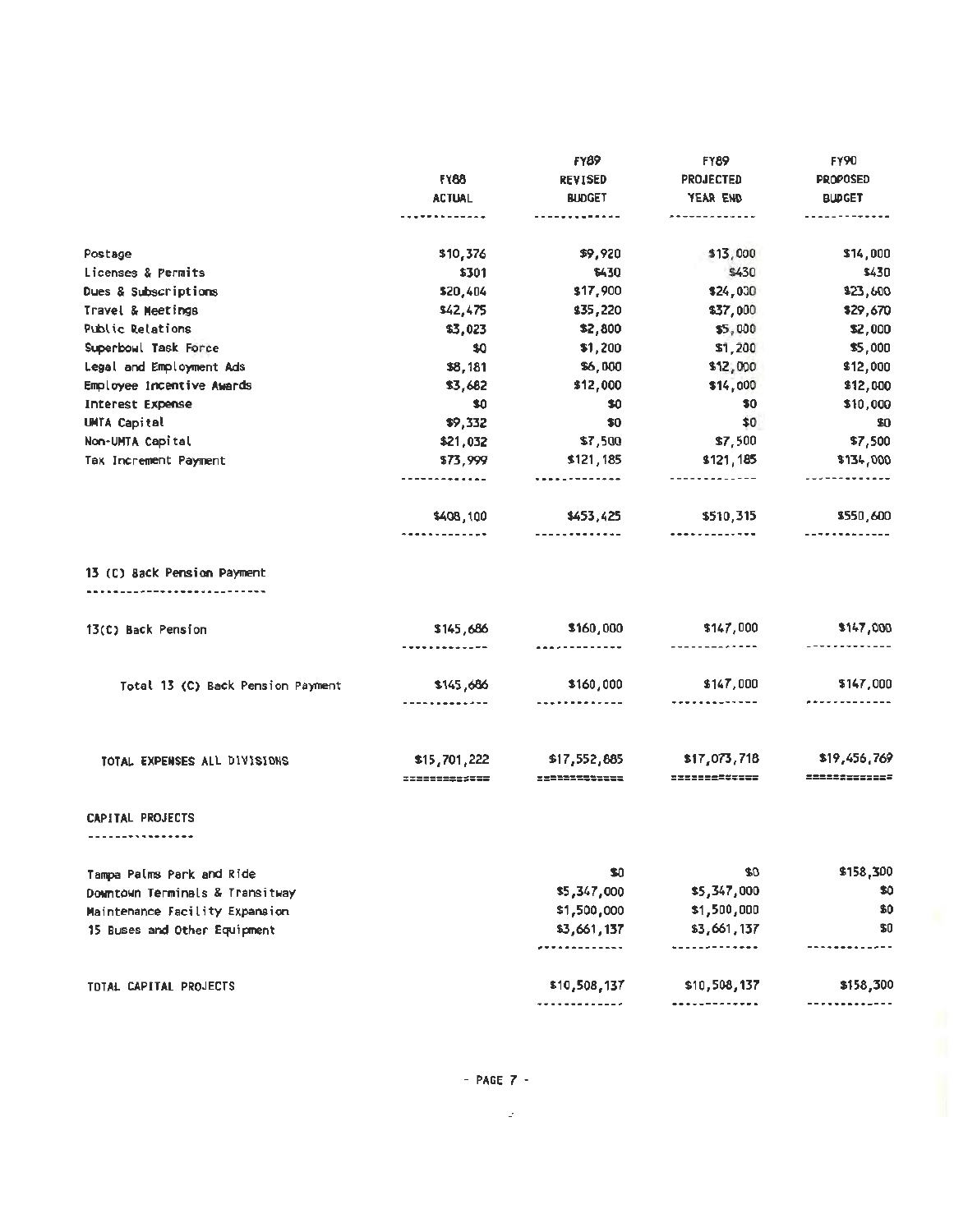|                                   |               | <b>FY89</b>    | <b>FY89</b>      | FY90          |
|-----------------------------------|---------------|----------------|------------------|---------------|
|                                   | <b>FY88</b>   | <b>REVISED</b> | <b>PROJECTED</b> | PROPOSED      |
|                                   | <b>ACTUAL</b> | <b>BUDGET</b>  | YEAR END         | <b>BUDGET</b> |
|                                   |               |                |                  |               |
| <b>BUDGETED RESERVES</b>          |               |                |                  |               |
| ----------                        |               |                |                  |               |
| Transfer to Inventory Reserve     | \$0           | \$50,000       | \$0              | \$0           |
| Transfer to Contingency Reserve   | \$0           | \$33,677       | \$63,463         | \$409,456     |
|                                   |               |                |                  |               |
| TOTAL RESERVES                    | \$0           | \$83,677       | \$63,463         | \$409,456     |
|                                   |               |                |                  |               |
|                                   |               |                |                  |               |
| TOTAL APPROPRIATIONS AND RESERVES | \$15,701,222  | \$28,144,699   | \$27,645,318     | \$20,024,525  |

============= ============= ------- ---------------- --- =============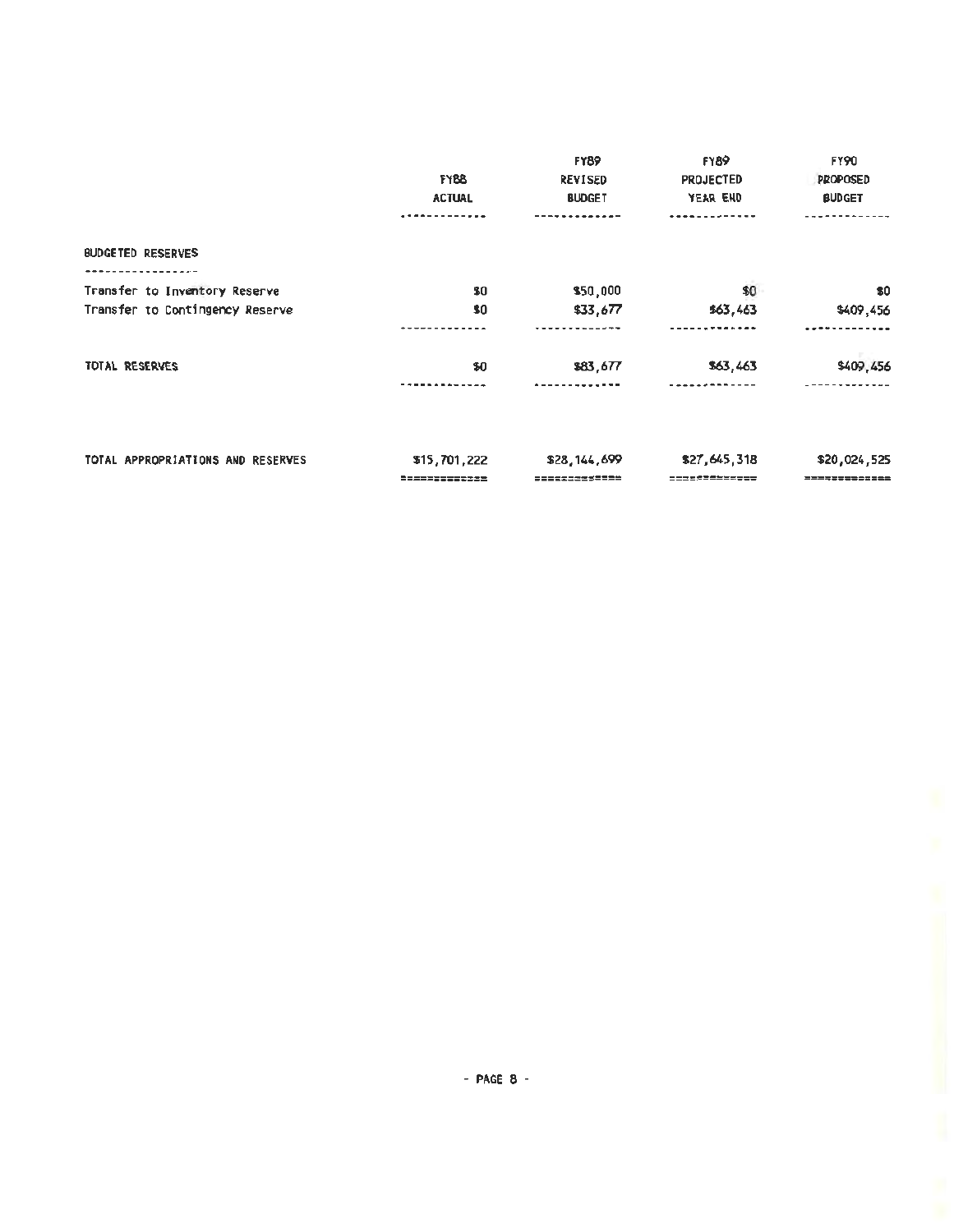

## OPERATING AND CAPITAL BUDGET DETAILED BY OPERATING DEPARTMENT OCTOBER 1, 1989 THROUGH SEPTEMBER 30, 1990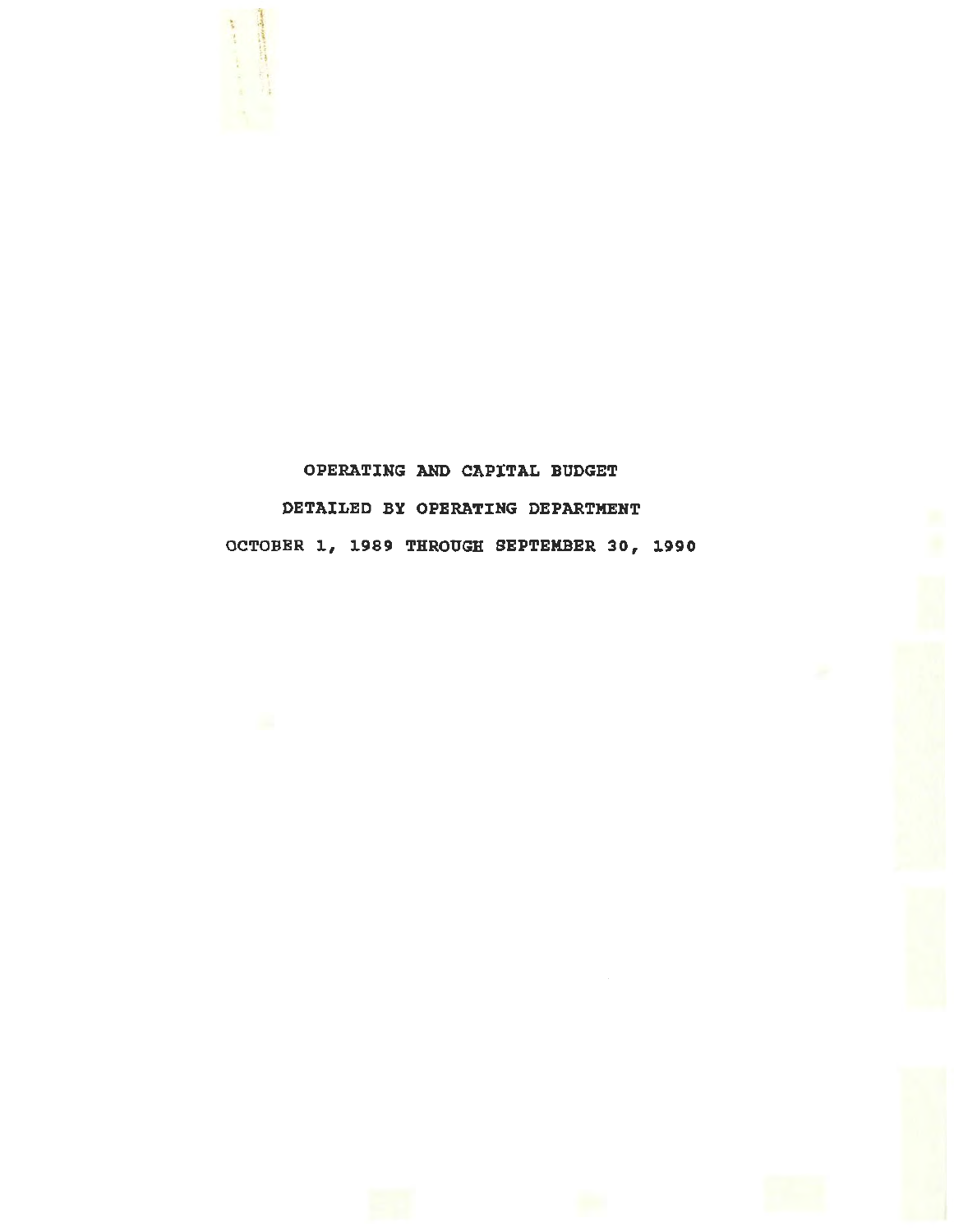#### HILLSBOROUGH AREA REGIONAL TRANSIT AUTHORITY OPERATING AND CAPITAL BUDGET DETAILED BY DEPARTMENT OCTOBER 1, 1989 THROUGH SEPTEMBER 30, 1990

|                                  | FY88<br><b>ACTUAL</b>  | <b>FY89</b>            | <b>FY89</b><br><b>PROJECTED</b>      | <b>FY90</b><br><b>PROPOSED</b><br><b>BUDGET</b> |
|----------------------------------|------------------------|------------------------|--------------------------------------|-------------------------------------------------|
|                                  |                        | <b>REVISED</b>         |                                      |                                                 |
|                                  |                        | <b>BUDGET</b>          | YEAR END                             |                                                 |
| OPERATING REVENUES:              |                        | ----------             | -------------                        | ------                                          |
|                                  |                        |                        |                                      |                                                 |
|                                  |                        |                        |                                      |                                                 |
| Passenger Fares:                 |                        |                        |                                      |                                                 |
|                                  |                        |                        |                                      |                                                 |
| Full Fares                       | \$2,765,308            | \$3,111,500            | \$2,975,500                          | \$3,646,425                                     |
| Transfers                        | \$199,449              | \$209,500              | \$164,500                            | \$0                                             |
| Elderly and Handicapped          | \$238,638              | \$262,500              | \$264,000                            | \$269,245                                       |
| Students                         | \$70,352               | \$55,000               | \$55,000                             | \$65,000                                        |
| HARTSaver Passes                 | \$389,655              | \$426,500              | \$360,000                            | \$395,330                                       |
| Other Passes                     | \$69,609               | \$60,500               | \$100,000                            | \$100,000                                       |
|                                  | ---- <i>----</i> ----- | -------------          |                                      | ------ <b>----</b> -                            |
| Total Passenger Fares            | \$3,733,011<br>.       | \$4,125,500<br><u></u> | \$3,919,000<br>-------- <b>-----</b> | \$4,476,000                                     |
| Other System Generated Revenues: |                        |                        |                                      |                                                 |
| Charter Service                  | 846,694                | \$60,000               | \$90,000                             | \$60,000                                        |
| Investment Income                | \$289,451              | \$270,000              | \$320,000                            | \$395,000                                       |
| Miscellaneous Revenues           | \$28,290               | \$27,000               | \$36,000                             | \$20,000                                        |
|                                  | .                      | -------------          | -------------                        |                                                 |
| Total Other Revenues             | \$364,435              | \$357,000              | \$446,000                            | \$475,000                                       |
|                                  |                        | -------------          |                                      |                                                 |
| System Subsidy:                  |                        |                        |                                      |                                                 |
|                                  |                        |                        |                                      |                                                 |
| Ad Valorem Taxes                 | \$8,256,915            | \$9,274,798            | \$9,165,012                          | \$10,213,935                                    |
| Current Use of Fund Balance      | \$419,332              | \$0                    | \$0                                  | \$0                                             |
| State Operating Assistance       | \$929,875              | \$1,585,164            | \$1,448,164                          | \$1,550,946                                     |
| State Planning Assistance        | \$0                    | \$15,1DD               | \$0                                  | \$360,488                                       |
| UMTA Operating Assistance        | \$1,985,807            | \$1,958,198            | \$1,958,417                          | \$1,860,496                                     |
| UMTA Planning Assistance         | \$8,000                | \$237,125              | \$137,125                            | \$167,904                                       |
| City of Tampa                    | \$0                    | \$0                    | \$0                                  | \$352,000                                       |
|                                  |                        |                        | -------------                        | -------------                                   |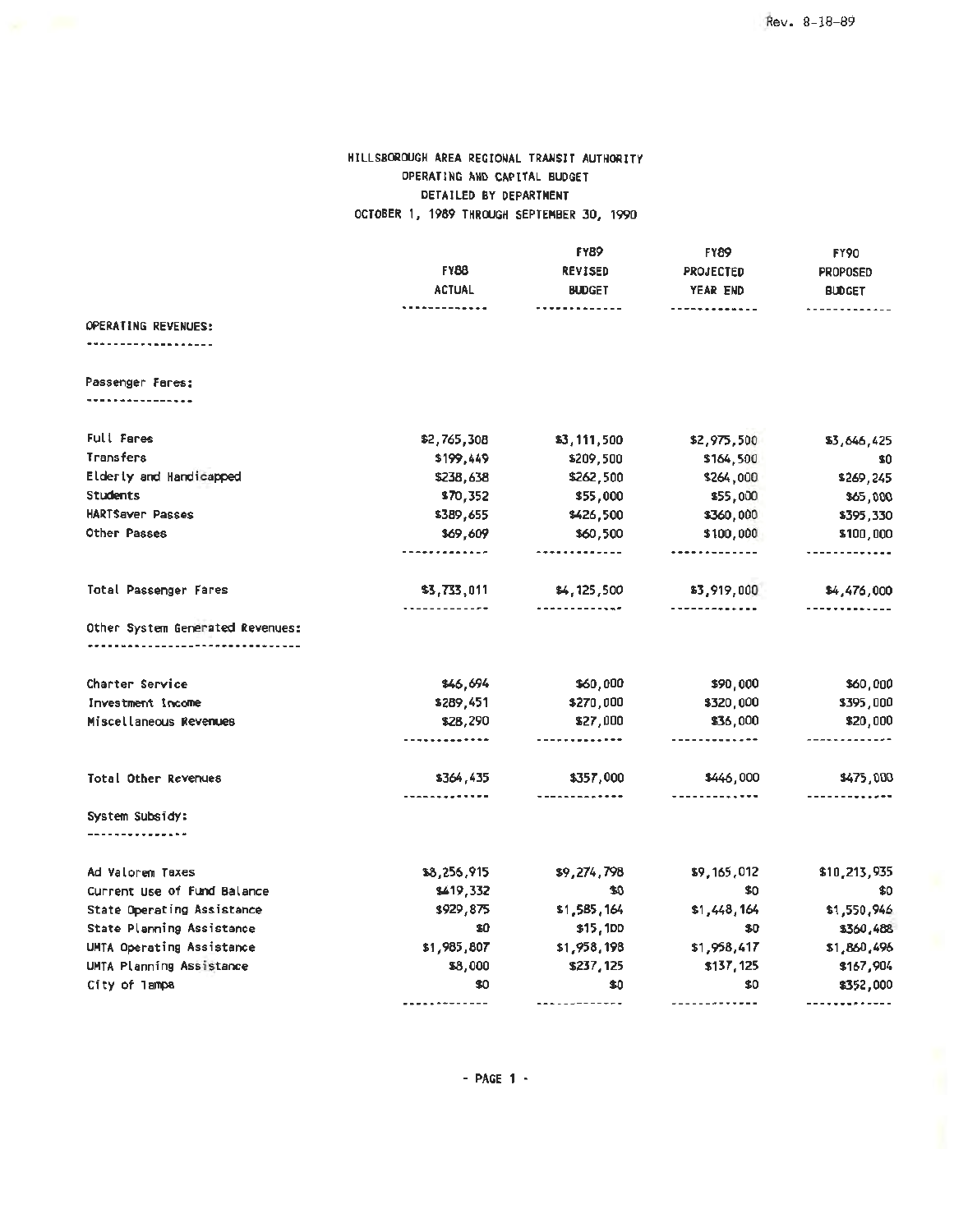|                                | <b>FY88</b>                   | <b>FY89</b>                            | <b>FY89</b><br>PROJECTED              | <b>FY90</b><br><b>PROPOSED</b>               |
|--------------------------------|-------------------------------|----------------------------------------|---------------------------------------|----------------------------------------------|
|                                |                               | <b>REVISED</b>                         |                                       |                                              |
|                                | <b>ACTUAL</b>                 | <b>BUDGET</b>                          | YEAR END                              | <b>BUDGET</b>                                |
|                                | ------ <b>-----</b> --        | -------------                          |                                       |                                              |
| Total System Subsidy           | \$11,599,929<br>------------- | \$13,070,385<br>------- <b>-----</b> - | \$12,708,718<br>-------------         | \$14,505,769<br><b>*************</b>         |
| TOTAL OPERATING REVENUES       |                               |                                        |                                       |                                              |
|                                | \$15,697,375<br>-----------   | \$17,552,885<br>                       | \$17,073,718<br>. <b>.</b>            | \$19,456,769<br>-----------                  |
| CAPITAL REVENUES:              |                               |                                        |                                       |                                              |
|                                |                               |                                        |                                       |                                              |
| <b>UMTA</b>                    |                               | \$8,139,160                            | \$8,139,160                           | $\hat{\mathbf{F}}$ 0                         |
| <b>FDOT</b>                    |                               | \$1,184,489                            | \$1,184,439                           | \$156,300                                    |
| HART - Ad Valorem Taxes        |                               | \$516,113                              | \$516,113                             | \$0                                          |
| City of Tampa                  |                               | \$668,375                              | \$668,375                             | \$0                                          |
|                                |                               | -------------                          | -------------                         |                                              |
| TOTAL CAPITAL REVENUES:        | \$0<br>----------- <b>-</b> - | \$10,508,137<br>-------------          | \$10,508,137<br>----------- <b>--</b> | \$158,300                                    |
| AD VALOREM RESERVES:           |                               |                                        |                                       |                                              |
| ________ <b>__________</b> ___ |                               |                                        |                                       |                                              |
| Contingency Reserve            | \$0                           | \$83,677                               | \$63,463                              | \$409,456                                    |
|                                | -------------                 | -------------                          |                                       | $\cdots\cdots\cdots\cdots\cdots\cdots\cdots$ |
| Total Reserves                 | \$0                           | \$83,677                               | \$63,463                              | \$409,456                                    |
|                                | -------------                 | -------------                          | -------------                         |                                              |
| TOTAL ANTICIPATEO REVENUES     | \$15,697,375                  | \$28,144,699                           | \$27,645,318                          | \$20,024,525<br>▆▆▆▆▅▅▅▅▅▅▅                  |
| OPERATING EXPENDITURES:        | =============                 | $-211222222222$                        | =============                         |                                              |
| ---------------------          |                               |                                        |                                       |                                              |
| Operations Division            |                               |                                        |                                       |                                              |
| -----------------              |                               |                                        |                                       |                                              |
| Operations Administration      |                               |                                        |                                       |                                              |
| --------------------           |                               |                                        |                                       |                                              |
| Salaries                       | \$413,279                     | \$518,499                              | \$492,900                             | \$544,800                                    |
| Overtime                       | \$48,144                      | \$38,200                               | \$63,150                              | \$38,201                                     |
|                                |                               |                                        | <b>.</b>                              |                                              |
| Total Direct Labor             | \$461,423                     | \$556,699                              | \$556,050                             | \$583,000                                    |
|                                | . <b>.</b>                    | . . <i>.</i> .                         | <b>.</b>                              | ------- <b>--</b> --                         |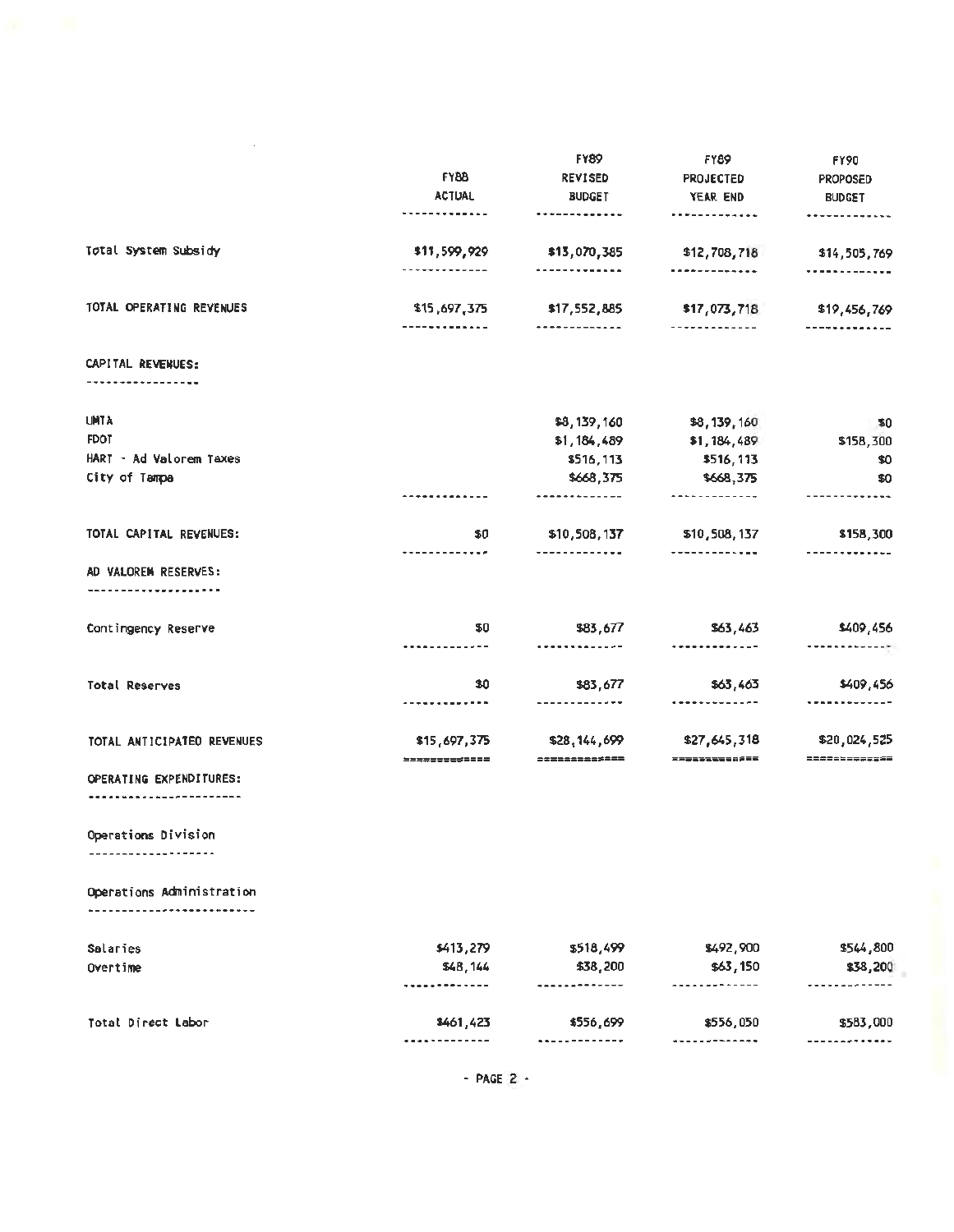|                                 | <b>FY88</b><br><b>ACTUAL</b> | <b>FY89</b><br><b>REVISED</b> | FYB9<br><b>PROJECTED</b><br>YEAR END | <b>FY90</b><br><b>PROPOSED</b><br><b>BUDGET</b> |
|---------------------------------|------------------------------|-------------------------------|--------------------------------------|-------------------------------------------------|
|                                 |                              |                               |                                      |                                                 |
|                                 |                              | <b>BUDGET</b>                 |                                      |                                                 |
|                                 |                              |                               | -----                                |                                                 |
| Social Security                 | \$39,132                     | \$45,811                      | \$46,600                             | \$47,470                                        |
| State Pension                   | \$70,441                     | \$86,503                      | \$89,200                             | \$93,945                                        |
| Medical Insurance               | \$45,367                     | \$64,028                      | \$63,400                             | \$64,160                                        |
| Life Insurance                  | \$1,879                      | \$2,510                       | \$2,100                              | \$2,070                                         |
| A D & D Insurance               | \$347                        | \$445                         | \$330                                | \$370                                           |
| Unemployment Compensation       | \$0                          | \$0                           | \$0                                  | \$0                                             |
| Sick Leave                      | \$12,728                     | \$18,240                      | \$20,800                             | \$26,000                                        |
| Holiday Pay                     | \$15,228                     | \$16,596                      | \$19,100                             | \$20,000                                        |
| Annual Leave                    | \$22,463                     | \$17,937                      | \$22,800                             | \$21,000                                        |
| Other Paid Absence              | \$808                        | \$383                         | \$1,000                              | \$500                                           |
| Uniforms                        | \$3,544                      | \$3,040                       | \$3,0,0                              | \$3,000                                         |
|                                 |                              |                               |                                      |                                                 |
| Total Fringe Benefits           | \$211,937                    | \$255,493                     | \$268,420                            | \$278,515                                       |
|                                 | ---------                    |                               |                                      |                                                 |
| Total Personnel Costs           | \$673,360                    | \$812,192                     | \$824,470                            | \$861,515                                       |
|                                 |                              |                               |                                      |                                                 |
| Printing Schedules              | \$34,866                     | \$40,000                      | \$49,000                             | \$50,000                                        |
| Security Service                | \$4,366                      | \$12,000                      | \$3,000                              | \$3,000                                         |
| Gasoline & Oil for Autos        | \$8,888                      | \$10,000                      | \$11,000                             | \$11,000                                        |
| DOT Safety Van Expenses         | \$4,010                      | \$0                           | \$0                                  | $\bullet$ 0                                     |
| Minor Equipment for Operations  | \$0                          | \$2,000                       | \$2,000                              | \$2,000                                         |
| Technical Training Seminars     | \$0                          | \$2,500                       | \$1,500                              | \$4,000                                         |
|                                 |                              |                               |                                      |                                                 |
| Total Other Expenses            | \$52,130                     | \$66,500                      | \$66,500                             | \$70,000                                        |
|                                 |                              |                               |                                      |                                                 |
| Total Operations Administration | \$725,490                    | \$878,692                     | \$890,970                            | \$931,515                                       |
| Security                        |                              |                               |                                      |                                                 |
|                                 |                              |                               |                                      |                                                 |
| Salaries                        | \$0                          | \$20,500                      | \$20,500                             | \$22,600                                        |
| Overtime                        | 50                           | \$1,800                       | \$1,800                              | \$1,800                                         |
|                                 |                              |                               |                                      |                                                 |
| Total Direct Labor              | \$0                          | \$22,300                      | \$22,300                             | \$24,400                                        |
|                                 |                              |                               |                                      |                                                 |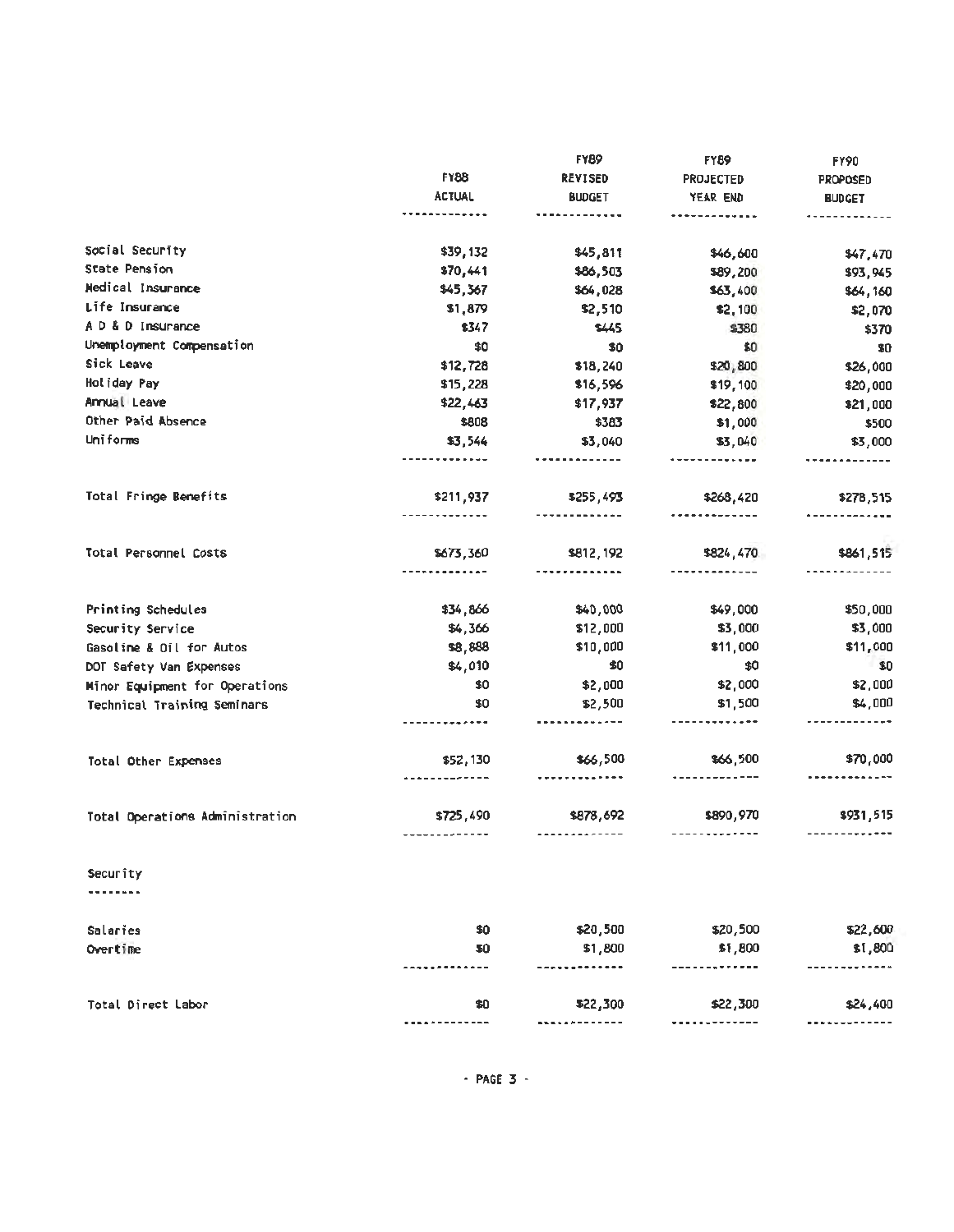|                                                        | <b>FY88</b>   | <b>FY89</b>  | <b>FY89</b><br><b>REVISED</b><br><b>PROJECTED</b><br><b>BUDGET</b><br>YEAR END | FY90<br>PROPOSED<br><b>BUDGET</b> |
|--------------------------------------------------------|---------------|--------------|--------------------------------------------------------------------------------|-----------------------------------|
|                                                        |               |              |                                                                                |                                   |
|                                                        | <b>ACTUAL</b> |              |                                                                                |                                   |
| Social Security                                        | \$0           | \$1,800      | \$1,800                                                                        | <b>. .</b> .<br>\$1,975           |
| <b>State Pension</b>                                   | \$0           | \$3,500      | \$3,400                                                                        | \$3,905                           |
| Medical Insurance                                      | \$0           | \$3,100      | \$3,100                                                                        | \$3,100                           |
| Life Insurance                                         | \$0           | \$80         | \$30                                                                           | \$80                              |
| A D & D Insurance                                      | \$0           | \$20         | \$20                                                                           | \$20                              |
| Unemployment Compensation<br>Sick Leave<br>Holiday Pay | \$0           | \$0          | \$0                                                                            | \$0                               |
|                                                        | \$0           | \$600        | \$600                                                                          | \$50                              |
|                                                        | \$0           | \$800        | \$800                                                                          | \$850                             |
| Annual Leave                                           | \$0           | \$400        | \$400                                                                          | \$500                             |
| Other Paid Absence                                     | \$0           | \$0          | \$0                                                                            | \$0                               |
| Uniforms                                               | \$0           | \$160        | \$160                                                                          | \$160                             |
|                                                        |               |              |                                                                                |                                   |
| Total Fringe Benefits                                  | \$0           | \$10,460<br> | \$10,360                                                                       | \$10,640<br>. <b>.</b>            |
| Total Personnel Costs                                  | \$0           | \$32,760     | \$32,660                                                                       | \$35,040                          |
|                                                        |               | --------     | <b></b>                                                                        |                                   |
| Security Service                                       | \$0           | \$62,500     | 40                                                                             | \$160,000                         |
|                                                        |               | .            |                                                                                | <b>ARABASHAD</b>                  |
| Total Security                                         | \$0           | \$95,260     | \$32,660                                                                       | \$195,040                         |
| Transitway Administration                              |               |              |                                                                                |                                   |
| Salaries                                               | \$0           | \$39,142     | \$0                                                                            | \$79,000                          |
| Overtime                                               | \$0           | \$0          | \$0                                                                            | \$5,000                           |
|                                                        |               |              |                                                                                |                                   |
| Total Direct Labor                                     | \$0           | \$39,142     | \$0                                                                            | \$84,000                          |
|                                                        |               |              |                                                                                |                                   |
| Social Security                                        | \$0           | \$3,462      | \$0                                                                            | \$6,925                           |
| State Pension                                          | \$0           | \$6,542      | \$0                                                                            | \$13,700                          |
| Medical Insurance                                      | \$0           | \$2,310      | \$0                                                                            | \$5,500                           |
| Life Insurance                                         | \$0           | \$185        | \$0                                                                            | \$500                             |
| A D & D Insurance                                      | \$0           | \$30         | \$0                                                                            | \$101                             |
| Unemployment Compensation                              | \$0           | \$0          | \$0                                                                            | \$0                               |
| Sick Leave                                             | \$0           | \$2,389      | \$0                                                                            | \$1,700                           |
| <b>Holiday Pay</b>                                     | \$0           | \$2,205      | \$0                                                                            | \$3,00G                           |
| Annual Leave                                           | \$0           | \$2,325      | \$0                                                                            | \$1,800                           |
| Other Paid Absence                                     | \$0           | \$49         | \$0                                                                            | \$0                               |
| Uniforms                                               | \$0           | \$640        | \$0                                                                            | \$640                             |
|                                                        |               |              |                                                                                |                                   |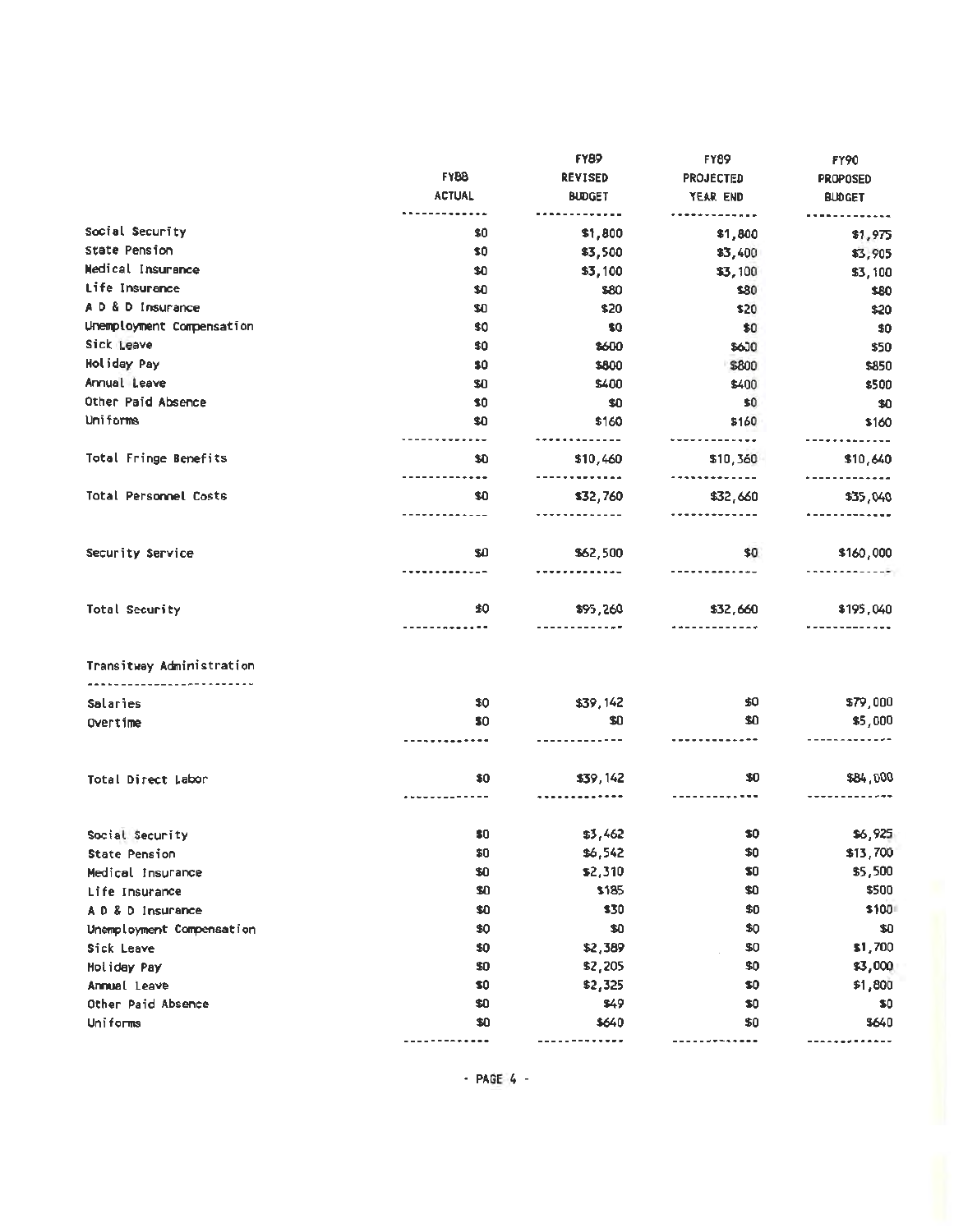|                                 |               | <b>FY89</b>    | FY89         | <b>FY90</b>     |
|---------------------------------|---------------|----------------|--------------|-----------------|
|                                 | <b>FY88</b>   | <b>REVISEO</b> | PROJECTED    | <b>PROPOSED</b> |
|                                 | <b>ACTUAL</b> | <b>BUDGET</b>  | YEAR END     | <b>BUDGET</b>   |
|                                 |               |                |              |                 |
| Total Fringe Benefits           | \$0           | \$20,137       | \$0          | \$33,865        |
|                                 |               |                |              |                 |
| Total Personnel Costs           | \$0           | \$59,279       | \$0          | \$117,865       |
|                                 |               |                |              |                 |
| Electricity                     | \$0           | \$10,000       | \$1,000      | \$6,000         |
| Telephone                       | \$0           | \$2,500        | \$0          | \$1,200         |
| Water, Sewer, Garbage           | \$0           | \$1,500        | 60           | \$5,000         |
|                                 |               |                |              |                 |
| Total Other Expenses            | \$0           | \$14,000       | \$1,000      | \$12,200        |
|                                 |               |                |              |                 |
| Total Transitway Administration | \$0           | \$73,279       | \$1,000      | \$130,065       |
| Salaries                        | \$0           | \$53,848       | \$52,700     | \$59,000        |
| Overtime                        | \$0           | \$4,000        | \$5,000      | \$4,000         |
|                                 |               |                | .            |                 |
| Total Direct Labor              | \$0           | \$57,848       | \$57,700<br> | \$63,000        |
| Social Security                 | \$0           | \$4,835        | \$4,700      | \$5,165         |
| State Pension                   | \$0           | \$9,135        | \$8,950      | \$10,220        |
| Medical Insurance               | \$0           | \$9,145        | \$5,600      | \$5,900         |
| Life Insurance                  | \$0           | \$270          | \$220        | \$250           |
| A D & D Insurance               | \$0           | \$54           | \$40         | \$50            |
| Sick Leave                      | \$0           | \$1,410        | \$700        | \$500           |
| Holiday Pay                     | \$0           | \$2,660        | \$1,800      | \$2,000         |
| Annual Leave                    | \$0           | \$2,460        | \$1,800      | \$2,000         |
| Other Paid Absence              | \$0           | \$0            | \$0          | \$Ū             |
| <b>Uniforms</b>                 | \$0           | \$0            | \$0          | 90              |
|                                 |               |                |              |                 |
| Total Fringe Benefits           | \$0           | \$29,969       | \$23,810     | \$26,085        |
|                                 |               |                |              |                 |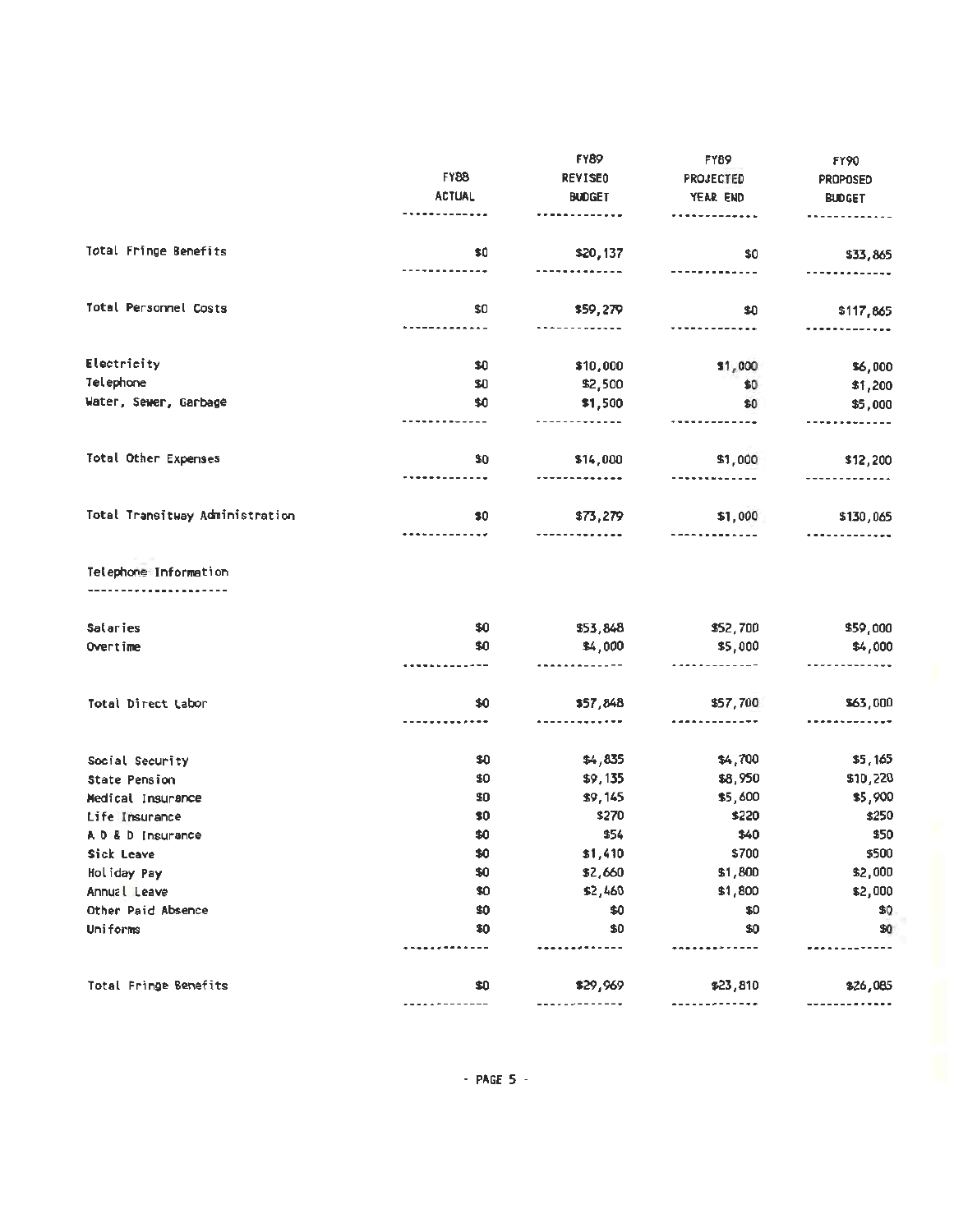|                             | <b>FY88</b>                        | <b>FY89</b>                 | <b>FY89</b><br><b>PROJECTED</b> | <b>FY90</b><br><b>PROPOSED</b> |
|-----------------------------|------------------------------------|-----------------------------|---------------------------------|--------------------------------|
|                             |                                    | <b>REVISED</b>              |                                 |                                |
|                             | <b>ACTUAL</b>                      | <b>BUDGET</b>               | YEAR END                        | <b>BUDGET</b>                  |
|                             | -------------                      |                             | -------------                   | -------------                  |
| Total Personnel Costs       | \$0                                | \$87,817                    | \$81,510                        | \$89,085                       |
|                             | -------------                      | -------------               | -------------                   |                                |
| Total Telephone Information | \$0<br><b></b>                     | \$87,817<br>-------------   | \$81,510<br>-------------       | \$89,085                       |
| Bus Operations              |                                    |                             |                                 |                                |
| .                           |                                    |                             |                                 |                                |
| Report Time                 | \$116,538                          | \$134,930                   |                                 |                                |
| Travel Time                 | \$116,538                          | \$134,930                   |                                 |                                |
| Platform Route              | \$3,476,856                        | \$4,014,697                 | \$4,477,900                     | \$4,931,800                    |
| Platform Charter            | \$16,917                           | \$17,565                    |                                 |                                |
| Minimum Call Out            | \$66,329                           | \$80,405                    |                                 |                                |
| Weekly Minimum              | \$8,688                            | \$15,250                    |                                 |                                |
| Overtime                    | \$1,019,250                        | \$1,000,000                 | \$1,163,250                     | \$1,065,000                    |
| Training Premium Instructor | \$1,275                            | \$2,310                     |                                 |                                |
| Training Pay for Students   | \$37,703                           | \$58,685                    |                                 |                                |
| Court Witness Pay           | \$1,448                            | \$1,850                     |                                 |                                |
| Stand By Time               | \$83,611                           | \$92,420                    |                                 |                                |
| Union Business              | \$912                              | \$1,385                     |                                 |                                |
| Other Non-Operator Time     | \$59,367                           | \$66,540                    |                                 |                                |
|                             | ------------                       | <u></u> .                   |                                 |                                |
| Total Direct Labor          | \$5,005,432                        | \$5,620,967                 | \$5,641,150                     | \$5,996,800                    |
|                             | . <del>.</del>                     | --------- <i>----</i>       | -------------                   |                                |
| Social Security             | \$400,257                          | \$454,459                   | \$456,000                       | \$474,615                      |
| City Pension                | \$9,547                            | \$9,821                     | \$9,700                         | \$12,665                       |
| <b>State Pension</b>        | \$720,285                          | \$858,692                   | \$861,000                       | \$939,305                      |
| Medical Insurance           | \$355,226                          | \$454,417                   | \$476,600                       | \$496,000                      |
| Life Insurance              | \$13,400                           | \$15,770                    | \$13,200                        | \$13,200                       |
| A D & D Insurance           | \$2,480                            | \$3,614                     | \$2,400                         | \$2,500                        |
| Unemployment Compensetion   | \$3,518                            | \$17,500                    | \$2,000                         | \$5,000                        |
| Sick Leave                  | \$160,310                          | \$185,255                   | \$169,900                       | \$195,000                      |
| Holiday Pay                 | \$154,679                          | \$208,810                   | \$174,300                       | \$185,001                      |
| Annual Leave                | \$202,213                          | \$207,760                   | \$220,900                       | \$221,000                      |
| Other Paid Absence          | \$10,457                           | \$10,470                    | \$14,600                        | \$18,000                       |
| <b>Uniforms</b>             | \$33,738<br>                       | \$43,560<br>- - - - - - - - | \$43,560<br>--------            | \$46,000                       |
|                             |                                    |                             |                                 |                                |
| Total Fringe Benefits       | \$2,066,110<br>-------- <i>-</i> - | \$2,470,128                 | \$2,444,160                     | \$2,608,285                    |
|                             |                                    |                             |                                 |                                |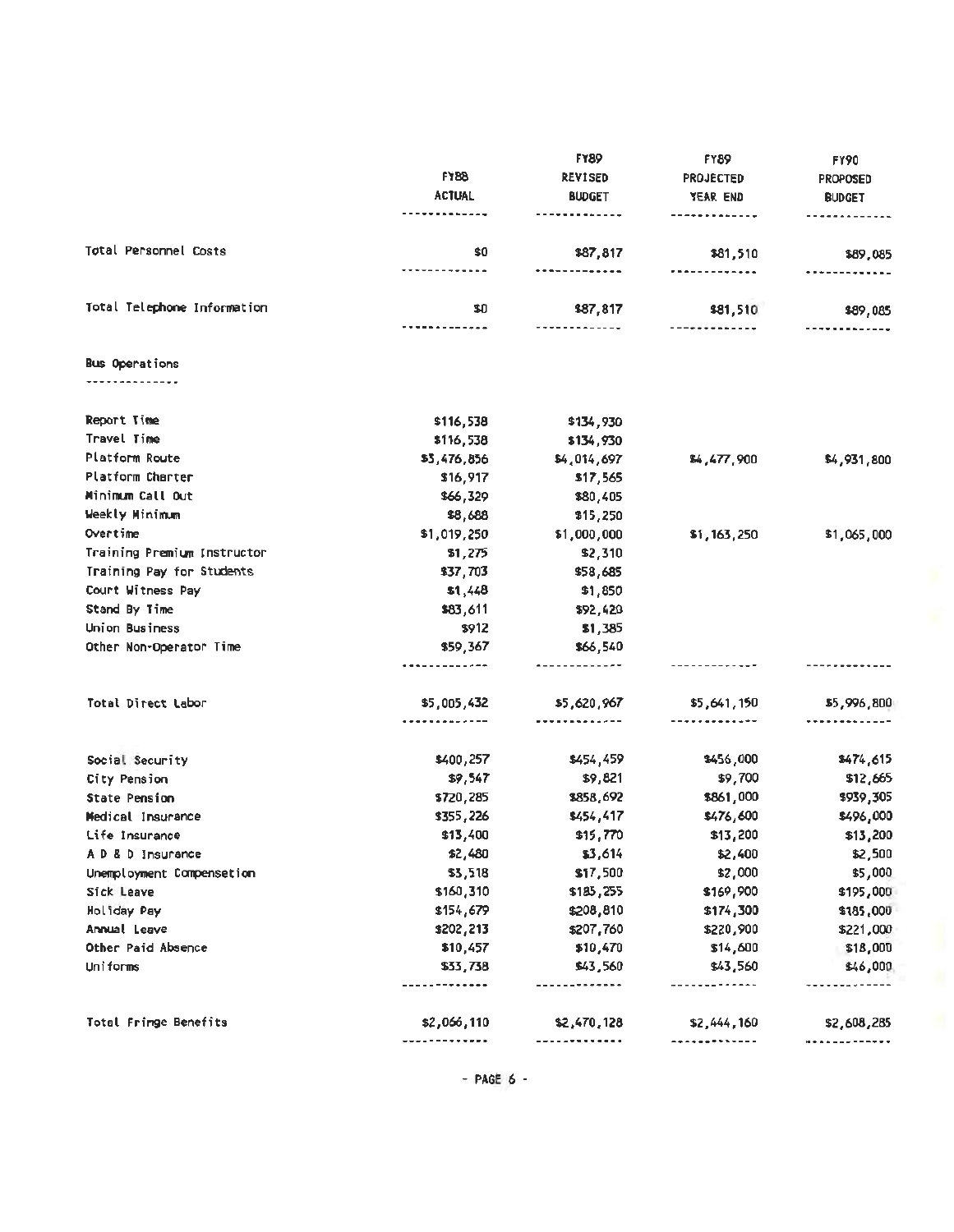|                                  |                      | <b>FY89</b>            | <b>FY89</b>          | <b>FY90</b>                                               |
|----------------------------------|----------------------|------------------------|----------------------|-----------------------------------------------------------|
|                                  | <b>FY88</b>          | <b>REVISED</b>         | <b>PROJECTED</b>     | <b>PROPOSED</b>                                           |
|                                  | <b>ACTUAL</b>        | <b>BUDGET</b>          | YEAR END             | <b>BUDGET</b>                                             |
|                                  |                      |                        |                      |                                                           |
| Total Personnel Cost             | \$7,071,542          | \$8,091,095            | \$8,085,310          | \$8,605,085                                               |
|                                  | -------------        | . <b>.</b> .           | . <b>. .</b> .       | <b><i><u><u><u><del>***********</del></u></u></u></i></b> |
| <b>Fuel for Buses</b>            | \$1,116,357          | \$1,173,000            | \$1,140,000          | \$1,193,000                                               |
| Dil & Lubricants for Buses       | \$52,350             | \$76,905               | \$75,000             | \$75,000                                                  |
| Tires for Buses                  | \$230,399            | \$232,900              | \$238,000            | \$250,000                                                 |
| Minor Equipment for Operations   | \$996                | \$500                  | \$0                  | \$1,000                                                   |
| Diesel Excise Tax - Net          | \$124,694            | \$85,500               | \$104,000            | \$112,000                                                 |
| X-Town Tolls, Stadium Parking    | \$10,547             | \$18,000               | \$21,000             | \$22,000                                                  |
|                                  | <b></b>              | ------ <b>------</b> - | *************        | -------------                                             |
| <b>Total Other Expenses</b>      | \$1,535,343          | \$1,586,805            | \$1,578,000          | \$1,653,000                                               |
|                                  | <b>*************</b> |                        | -------------        | . <i>.</i>                                                |
| Total Bus Operations             | \$8,606,885          | \$9,677,900            | \$9,663,310          | \$10,258,085                                              |
|                                  |                      | -------------          | -------------        | -------------                                             |
| <b>Total Operations Division</b> | \$9,332,375          | \$10,812,948           | \$10,669,450         | \$11,603,790                                              |
|                                  |                      |                        |                      |                                                           |
| MAINTENANCE DIVISION:            |                      |                        |                      |                                                           |
| --------------------             |                      |                        |                      |                                                           |
| Maintenance Administration:      |                      |                        |                      |                                                           |
| ------------------------         |                      |                        |                      |                                                           |
| Salaries                         | \$135,086            | \$144,490              | \$136,300            | \$167,800                                                 |
| Overtime                         | \$8,715              | \$5,000                | \$15,000             | \$5,000                                                   |
|                                  | ---------            | ------------           | ------- <b>-----</b> |                                                           |
| Total Direct Labor               | \$143,801            | \$149,490              | \$151,300            | \$172,800                                                 |
|                                  |                      |                        |                      |                                                           |
| Social Security                  | \$11,687             | \$11,991               | \$12,700             | \$14,255                                                  |
| <b>State Pension</b>             | \$21,061             | \$22,659               | \$24,200             | \$28,205                                                  |
| Medical Insurance                | \$13,780             | \$17,885               | \$16,800             | \$22,100                                                  |
| Life Insurance                   | \$605                | \$743                  | \$600                | \$700                                                     |
| A D & D Insurance                | \$112                | \$135                  | \$100                | \$120                                                     |
| Unemployment Compensation        | \$0                  | \$0                    | \$0                  | \$0                                                       |
| Sick Leave                       | \$1,386              | \$2,860                | \$1,700              | \$3,500                                                   |
| Holiday Pay                      | \$5,116              | \$5,340                | \$5,400              | \$5,500                                                   |
| Annual Leave                     | \$6,591              | \$1,990                | \$7,800              | \$8,000                                                   |
| Other Paid Absence               | \$0                  | \$0                    | \$1,900              | \$1,500                                                   |
| Uniforms                         | \$1,043              | \$640                  | \$640                | \$1,100                                                   |
|                                  | -------              | ------                 |                      | ----------                                                |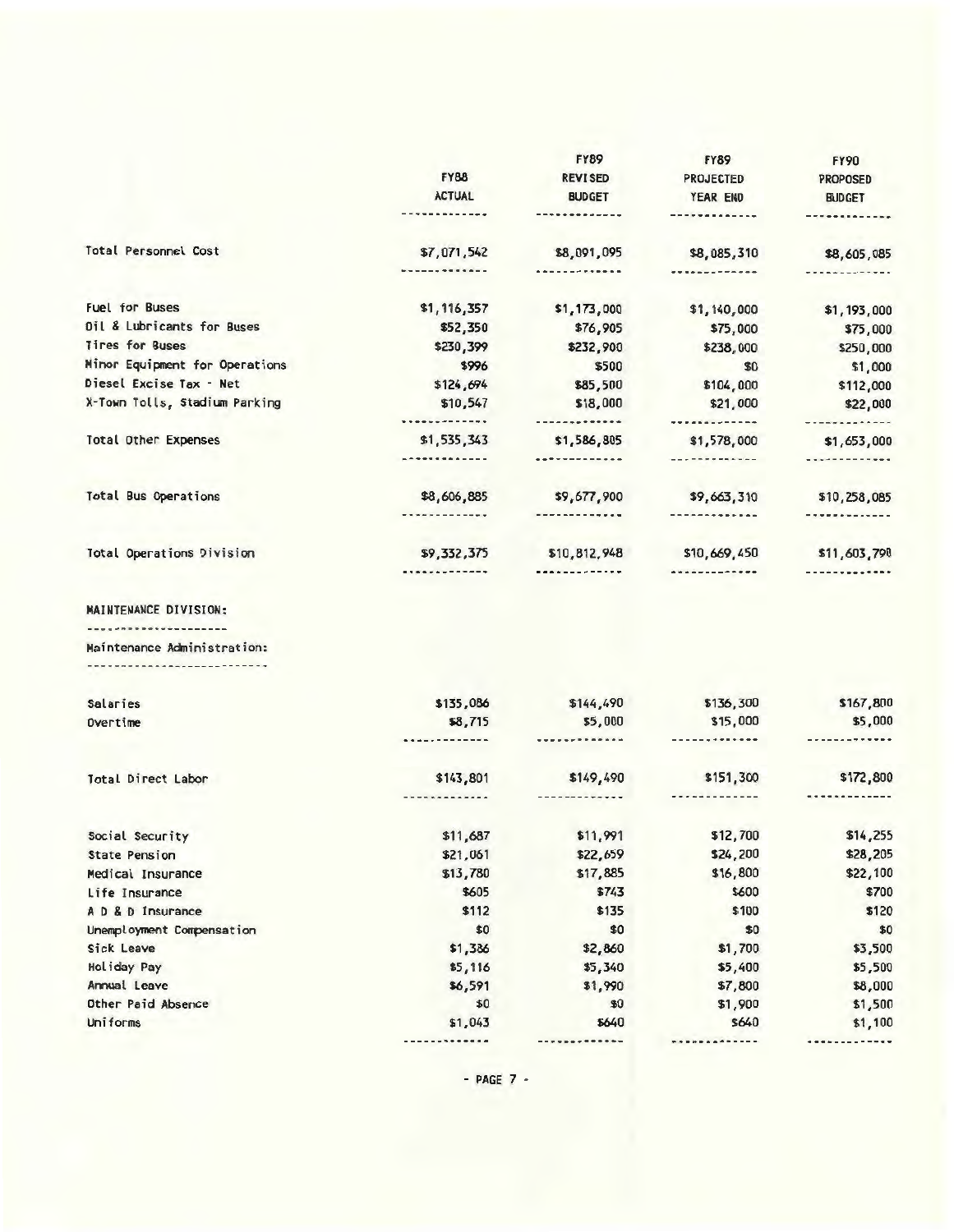|                                  | <b>FY88</b><br><b>ACTUAL</b>                        | <b>FY89</b><br><b>REVISED</b><br><b>SUDGET</b> | <b>FY89</b><br><b>PROJECTED</b><br>YEAR END | FY90<br><b>PROPOSED</b><br><b>BUDGET</b> |
|----------------------------------|-----------------------------------------------------|------------------------------------------------|---------------------------------------------|------------------------------------------|
| Total Fringe Benefits            | \$61,381                                            | \$64,243                                       | \$71,840                                    | \$84,980                                 |
| Total Personnel Costs            | .<br>\$205,182<br>-------------                     | \$213,733<br>-------------                     | -------------<br>\$223,140<br>----------    | \$257,780<br>.                           |
| Technical Training Seminars      | \$0<br>-------------                                | \$0<br>---------- <b>--</b> -                  | \$0                                         | \$4,000                                  |
| Total Other Expenses             | \$0                                                 | \$0                                            | -------------<br>\$0<br>----------          | .<br>\$4,000                             |
| Total Maintenance Administration | \$205,182<br>-------------                          | \$213,733<br>                                  | \$223,140                                   | \$261,780                                |
| Service and Cleaning Attendants  |                                                     |                                                |                                             |                                          |
| Salaries                         | \$249,856                                           | \$284,757                                      | \$242,600                                   | \$304,900                                |
| Overtime                         | \$23,965                                            | \$30,000                                       | \$22,500                                    | \$30,000<br>                             |
| Total Direct Labor               | ----------- <b>--</b><br>\$273,821<br>------------- | -------------<br>\$314,757<br>-------------    | <b></b><br>\$265,100<br>-------------       | \$334,900<br>.                           |
| Social Security                  | \$20,677                                            | \$23,452                                       | \$21,750                                    | \$23,825                                 |
| City Pension                     | \$875                                               | \$1,674                                        | \$600                                       | \$2,285                                  |
| State Pension                    | \$37,300                                            | \$44,311                                       | \$41,600                                    | 147,145                                  |
| Medical Insurance                | \$24,108                                            | \$33,070                                       | \$24,300                                    | \$25,000                                 |
| Life Insurance                   | \$1,070                                             | \$1,335                                        | \$900                                       | \$1,000                                  |
| A D & D Insurance                | \$199                                               | \$290                                          | \$200                                       | \$200                                    |
| Unemployment Compensation        | \$3,484                                             | \$600                                          | \$600                                       | \$600                                    |
| Sick Leave                       | \$9,592                                             | \$6,455                                        | \$11,500                                    | \$12,000                                 |
| Holiday Pay                      | \$9,150                                             | \$10,245                                       | \$8,300                                     | \$9,400                                  |
| Annual Leave                     | \$11,996                                            | \$11,435                                       | \$11,000                                    | \$11,500                                 |
| Other Peid Absence               | \$550                                               | \$375                                          | \$150                                       | \$200                                    |
| Uniforms                         | \$6,856                                             | \$7,156                                        | \$8,600                                     | \$9,000                                  |
| Total Fringe Benefits            | . <b>.</b> .<br>\$125,857<br>.                      | <br>\$140,398<br>                              | -----------<br>\$129,500<br>----------      | ------------<br>\$142,155<br>---------   |
| Total Personnel Costs            | \$399,678<br>                                       | \$455,155<br>                                  | \$394,600<br>-------- <b>----</b> -         | \$477,055<br>.                           |
| Total Servicing & Cleaning       | \$399,678                                           | \$455,155                                      | \$394,600                                   | \$477,055                                |
|                                  | -------------                                       | -------------                                  | -------------                               | -------------                            |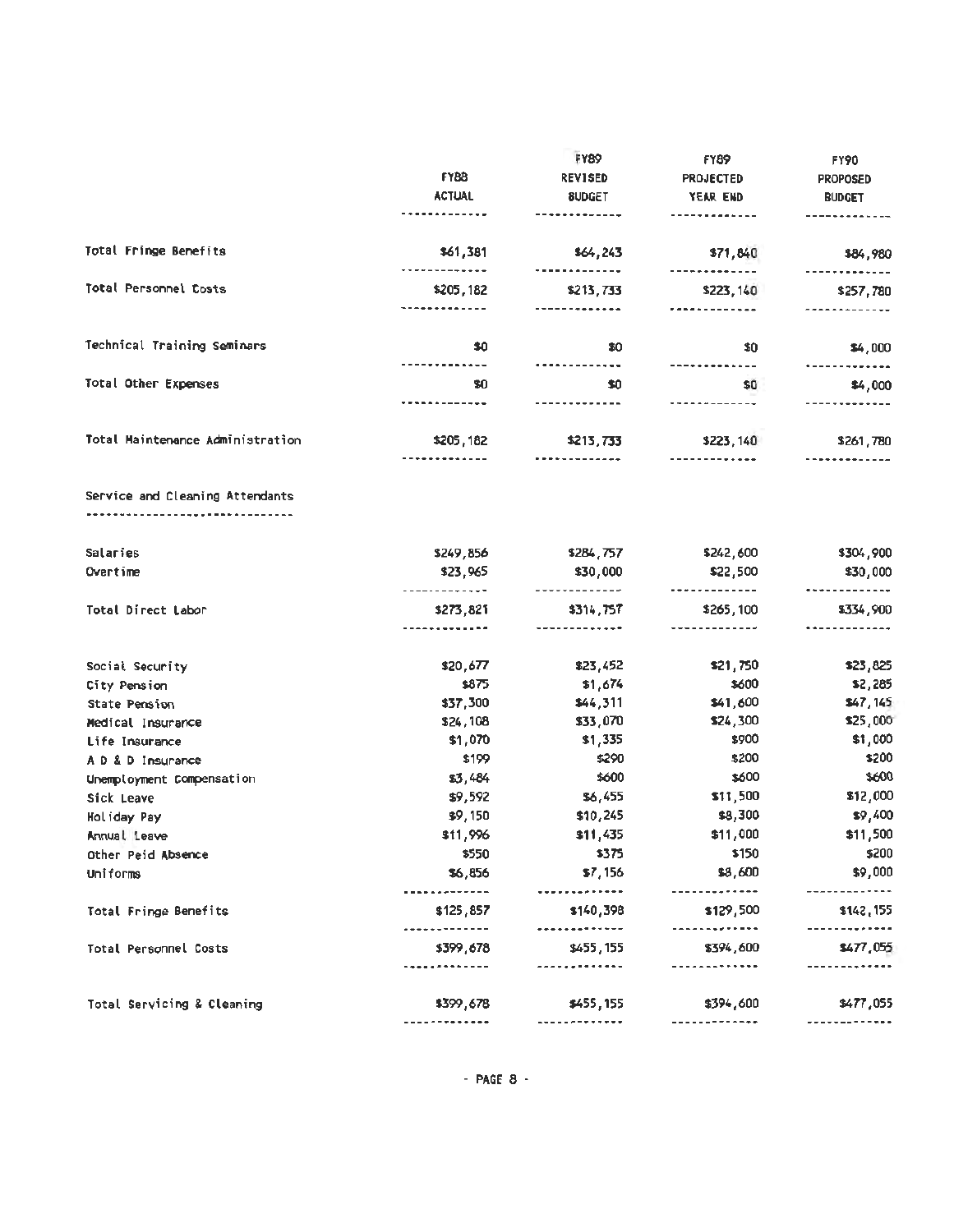|                             |                               | <b>FY89</b>                | FY89                       | FY90                                   |
|-----------------------------|-------------------------------|----------------------------|----------------------------|----------------------------------------|
|                             | <b>FY88</b><br><b>ACTUAL</b>  | <b>REVISED</b>             | <b>PROJECTED</b>           | <b>PROPOSED</b><br><b>BUDGET</b>       |
|                             |                               | <b>BUDGET</b>              | YEAR END                   |                                        |
|                             | -------------                 | <b></b>                    | <b>*******</b> ******      | -------------                          |
| Mechanics:                  |                               |                            |                            |                                        |
| .                           |                               |                            |                            |                                        |
| <b>Salaries</b>             | \$496,294                     | \$643,325                  | \$599,500                  | \$694,100                              |
| Overtime                    | \$62,450                      | \$50,000                   | \$51,750                   | \$50,000                               |
|                             | -----------                   | -------------              |                            | -------------                          |
| Total Direct Labor          | \$558,744                     | \$693,325                  | \$651,250                  | \$744,100                              |
|                             | -----------                   |                            |                            |                                        |
| Social Security             | \$51,411                      | \$59,390                   | \$54,300                   | \$58,755                               |
| State Pension               | \$92,703                      | \$112,217                  | \$104,000                  | \$116,275                              |
| Medical Insurance           | \$48,925                      | \$64,334                   | \$60,800                   | \$62,800                               |
| Life Insurance              | \$1,881                       | \$2,320                    | \$1,800                    | \$2,000                                |
| A D & D Insurance           | \$349                         | \$403                      | \$350                      | \$400                                  |
| Unemployment Compensation   | \$1,620                       | \$600                      | \$600                      | \$600                                  |
| Sick Leave                  | \$22,697                      | \$34,300                   | \$19,700                   | \$21,000                               |
| Holiday Pay                 | \$20,261                      | \$26,370                   | \$21,400                   | \$24,000                               |
| Annual Leave                | \$30,789                      | \$36,010                   | \$29,600                   | \$30,000                               |
| Other Paid Absence          | \$1,117                       | \$810                      | \$810                      | \$900                                  |
| Uniforms                    | \$16,422                      | \$12,244                   | \$18,500                   | \$19,000                               |
| Capitalized Labor           | \$0<br>-------- <b>----</b> - | (550,000)<br>.             | $($ \$60,000 $)$<br>       | $($ \$60,000 $)$<br>-------------      |
|                             |                               |                            |                            |                                        |
| Total Fringe Benefits       | \$288,175                     | \$298,998                  | \$251,860<br>------------- | \$275,730                              |
|                             |                               |                            |                            |                                        |
| Total Personnel Costs       | \$846,919<br>. <u>.</u>       | \$992,323<br>------------- | \$903,110<br><b></b>       | \$1,019,830<br>----------- <b>--</b> - |
|                             |                               |                            |                            |                                        |
| Outside Bus Maintenance     | \$19,989                      | \$32,676                   | \$20,000                   | \$20,000                               |
| Shop Equipment Maintenance  | \$21,377                      | \$23,000                   | \$25,000                   | \$23,000                               |
| Outside Auto & Truck Repair | \$13,845<br>-------------     | \$12,000<br>-------------  | \$15,000<br>-------------  | \$10,000                               |
| Total Outside Services      | \$55,211                      | \$67,676                   | \$60,000                   | \$53,000                               |
|                             |                               | -------------              | -------------              | -------------                          |
|                             |                               |                            |                            |                                        |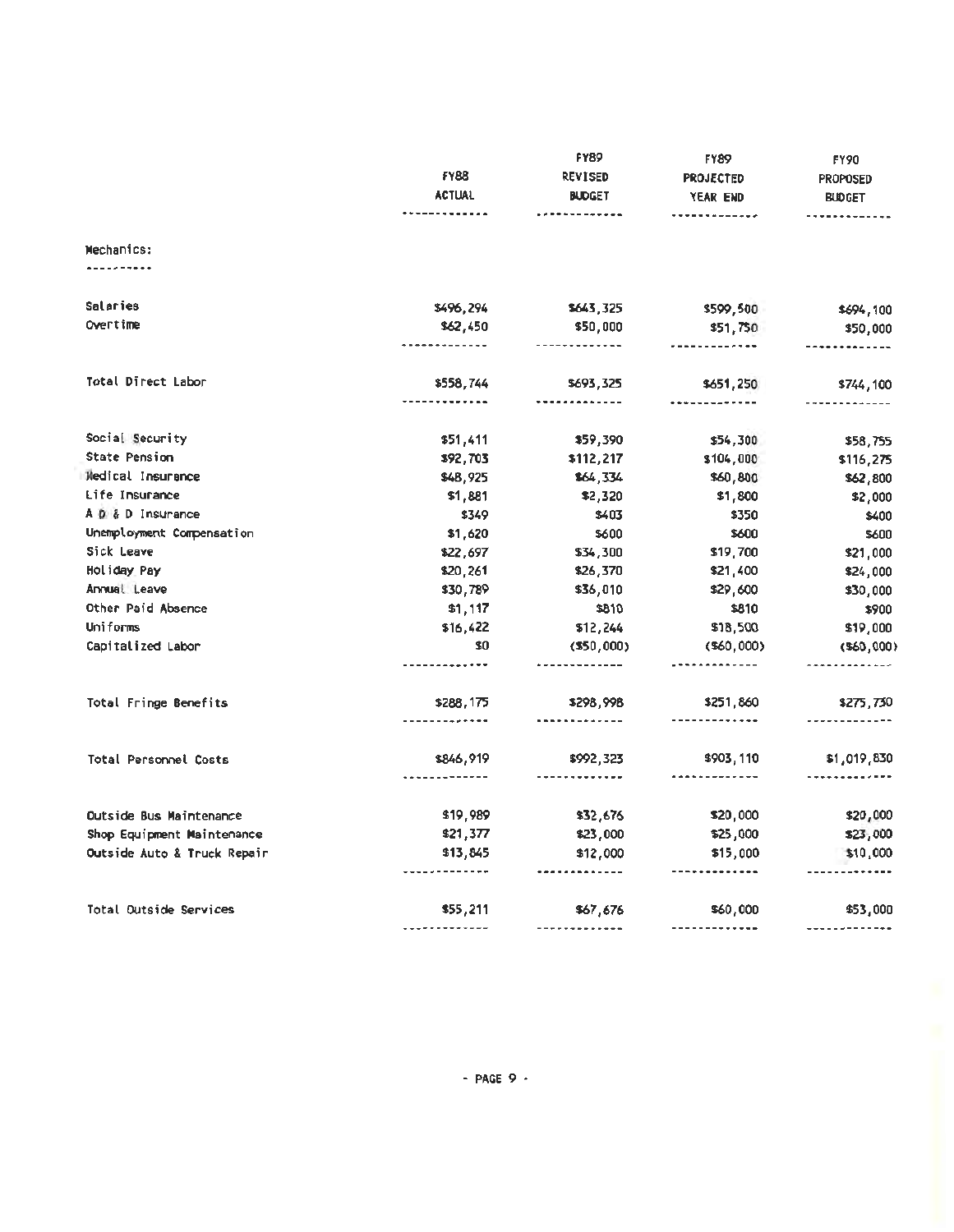|                                  | <b>FY88</b><br><b>ACTUAL</b><br><b></b> | <b>FY89</b>                | <b>FY89</b><br><b>PROJECTED</b> | <b>FY90</b><br><b>PROPOSED</b><br><b>BUDGET</b> |
|----------------------------------|-----------------------------------------|----------------------------|---------------------------------|-------------------------------------------------|
|                                  |                                         | <b>REVISED</b>             |                                 |                                                 |
|                                  |                                         | <b>BUDGET</b>              | YEAR END                        |                                                 |
|                                  |                                         | ------ <b>----</b>         | ----------                      |                                                 |
| Diesel & Gas for Shop use        | \$10,313                                | \$10,000                   | \$12,000                        | \$10,000                                        |
| Tires for Autos & Trucks         | \$138                                   | \$1,700                    | \$500                           | \$1,000                                         |
| Depletion of Obsolete Inventory  | \$871                                   | \$0                        | \$1,000                         | \$0                                             |
| Repair Parts for Buses           | \$875,512                               | \$680,000                  | \$900,000                       | \$920,000                                       |
| Tools, Equipment & Shop Supplies | \$43,177                                | \$40,000                   | \$40,000                        | \$43,000                                        |
| Chemicals & Cleaners             | \$19,753                                | \$24,500                   | \$20,000                        | \$20,000                                        |
| Repair Parts for Autos & Trucks  | \$7,023<br>                             | \$4,933<br>-------------   | \$8,000<br>-------------        | \$7,000                                         |
|                                  |                                         |                            |                                 |                                                 |
| Total Other Expenses             | \$956,787                               | \$761,133                  | \$981,500                       | \$1,001,000                                     |
|                                  | . . <i>.</i> .                          | --------- <b>----</b>      | -------------                   | <b>********</b> *****                           |
| <b>Total Mechanics</b>           | \$1,858,917                             | \$1,821,132                | \$1,944,610                     | \$2,073,830                                     |
|                                  | -----------                             | -------------              | -------------                   |                                                 |
| Paint and Body Shop:             |                                         |                            |                                 |                                                 |
|                                  |                                         |                            |                                 |                                                 |
| Salaries                         | \$87,279                                | \$102,916                  | \$85,800                        | \$102,000                                       |
| Overtime                         | \$3,585<br>. <b>.</b>                   | \$3,000<br>                | \$3,450                         | \$4,000                                         |
|                                  |                                         |                            |                                 |                                                 |
| Total Direct Labor               | \$90,864                                | \$105,916<br>------------- | \$89,250                        | \$106,000                                       |
|                                  |                                         |                            |                                 |                                                 |
| Social Security                  | \$8,207                                 | \$8,818                    | \$7,70                          | \$9,030                                         |
| <b>State Pension</b>             | \$14,802                                | \$16,661                   | \$14,700                        | \$17,865                                        |
| Medical Insurance                | \$8,235                                 | \$11,103                   | \$9,900                         | \$10,000                                        |
| Life Insurance                   | \$317                                   | \$405                      | \$300                           | \$400                                           |
| A D & D Insurance                | \$59                                    | \$81                       | \$60                            | \$75                                            |
| Unemployment Compensation        | \$0                                     | \$0                        | \$0                             | - 50                                            |
| Sick Leave                       | \$2,381                                 | \$4,450                    | \$5,100                         | \$7,000                                         |
| Holiday Pay                      | \$2,885                                 | \$3,030                    | \$3,600                         | \$4,000                                         |
| Annual Leave                     | \$4,175                                 | \$4,020                    | \$3,600                         | \$3,900                                         |
| Other Paid Absence               | \$260                                   | \$0                        | \$100                           | \$100                                           |
| Uniforms                         | \$2,018                                 | \$1,953                    | \$2,700                         | \$2,700                                         |
| Capitalized Labor                | \$0                                     | \$0                        | ( \$24,000)                     | ( \$25,000)                                     |
|                                  |                                         |                            |                                 |                                                 |
| Total Fringe Benefits            | \$43,339                                | \$50,521                   | \$23,760                        | \$30,070                                        |
|                                  |                                         |                            |                                 |                                                 |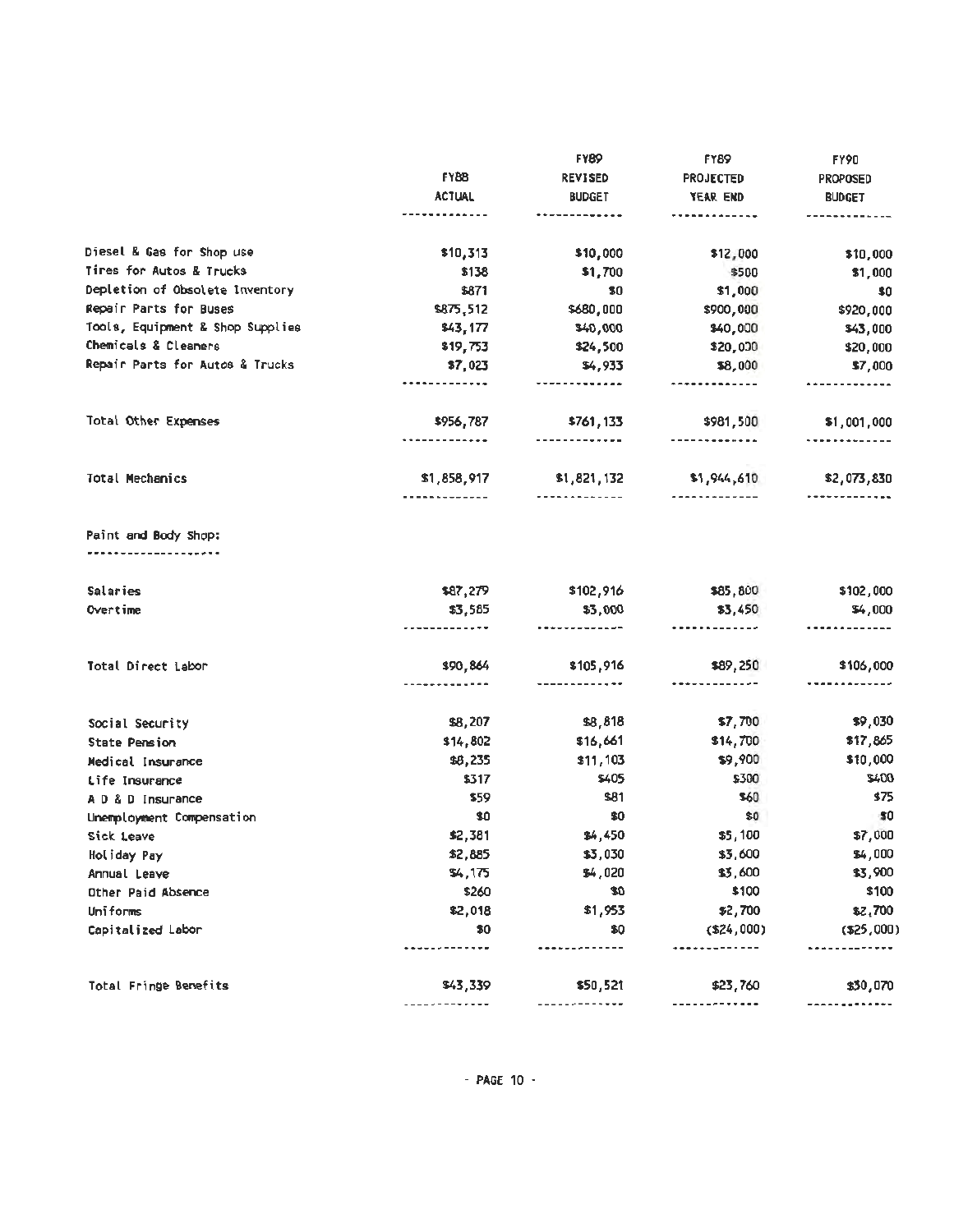|                              |                              | <b>FY89</b>                | <b>FY89</b>                | <b>FY90</b>   |
|------------------------------|------------------------------|----------------------------|----------------------------|---------------|
|                              | <b>FY88</b>                  | <b>REVISED</b>             | <b>PROJECTED</b>           | PROPOSED      |
|                              | <b>ACTUAL</b>                | <b>BUDGET</b>              | YEAR END                   | <b>BUDGET</b> |
|                              | --------                     | <b>***********</b>         | -------------              |               |
| Total Personnel Costs        | \$134,203                    | \$156,437                  | \$113,010                  | \$136,070     |
|                              | .                            | -------------              | ------------               | ************* |
| Body Parts for Shop          | \$27,567                     | \$30,000                   | \$0                        | \$0           |
|                              | -----------                  | -------------              | -------------              |               |
| <b>Total Other Expenses</b>  | \$27,567                     | \$30,000                   | \$0                        | \$0           |
|                              | ----- <del>-</del> -----     | -------------              | *************              | ------------- |
| Total Paint and Body Shop    | \$161,770                    | \$186,437                  | \$113,010                  | \$136,070     |
|                              |                              |                            | --------- <b>----</b>      |               |
| <b>Building Maintenance:</b> |                              |                            |                            |               |
| -----------------            |                              |                            |                            |               |
| Salaries                     | \$130,835                    | \$139,132                  | \$142,000                  | \$139,500     |
| Overtime                     | \$8,178<br><b>**********</b> | \$7,000<br>-------------   | \$10,050<br>-------------  | \$4,500       |
|                              |                              |                            |                            |               |
| Total Direct Labor           | \$139,013<br>-----------     | \$146,132<br>------------- | \$152,050<br>------------- | \$144,000     |
|                              |                              |                            |                            |               |
| Social Security              | \$11,869                     | \$12,075                   | \$12,750                   | \$12,200      |
| <b>State Pension</b>         | \$21,395                     | \$22,816                   | \$25,100                   | \$24,150      |
| Medical Insurance            | \$13,490                     | \$17,480                   | \$19,000                   | \$19,500      |
| Life Insurance               | \$537                        | \$675                      | \$550                      | \$500         |
| A D & D Insurance            | \$99                         | \$135                      | \$100                      | \$100         |
| Unemployment Compensation    | \$0                          | \$0                        | \$0                        | \$0           |
| Sick Leave                   | \$4,065                      | \$3,015                    | \$5,800                    | \$6,500       |
| Holiday Pay                  | \$4,826                      | \$4,950                    | \$5,000                    | \$5,000       |
| Annual Leave                 | \$8,247                      | \$6,675                    | \$6,300                    | \$6,500       |
| Other Paid Absence           | \$12                         | \$15                       | \$500                      | \$500         |
| Uniforms                     | \$2,889                      | \$3,740                    | \$3,500                    | \$5,000       |
|                              |                              |                            |                            |               |
| Total Fringe Benefits        | \$67,429                     | \$71,576                   | \$78,600                   | \$79,950      |
|                              |                              |                            |                            |               |
| Total Personnel Costs        | \$206,442                    | \$217,708                  | \$230,650                  | \$223,950     |
|                              |                              |                            |                            |               |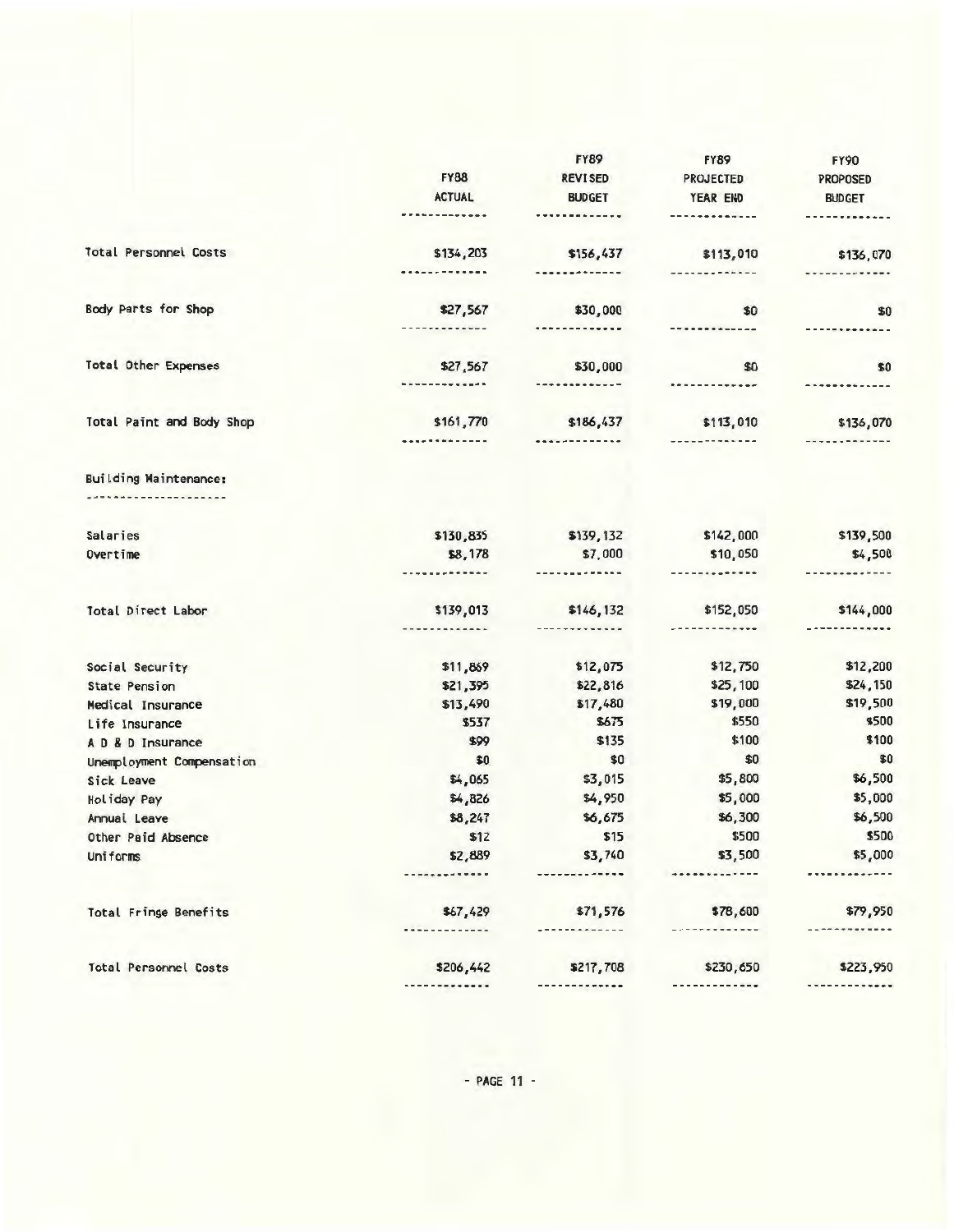|                                        |                    | <b>FY89</b>    | <b>FY89</b>            | <b>FY90</b>   |
|----------------------------------------|--------------------|----------------|------------------------|---------------|
|                                        | <b>FY88</b>        | <b>REVISED</b> | <b>PROJECTED</b>       | PROPOSED      |
|                                        | <b>ACTUAL</b>      | <b>BUDGET</b>  | YEAR END               | <b>BUDGET</b> |
|                                        | *********          | -----------    | .                      | ************* |
| Contracted Building & Grounds Maint.   | \$60,185           | \$74,500       | \$48,000               | \$40,000      |
| Materials for Building Maintenance     | \$57,688           | \$40,000       | \$41,000               | \$45,000      |
| Janitorial Supplies                    | \$14,989           | \$12,000       | \$15,000               | \$15,000      |
| Equipment Rental                       |                    |                |                        | \$2,500       |
|                                        | --------- <b>-</b> |                | -------------          |               |
| <b>Total Other Expenses</b>            | \$132,862          | \$126,500      | \$104,000              | \$102,500     |
|                                        | . <del>.</del>     | -------------  | <b>*************</b>   | ------------- |
| Total Building Maintenance             | \$339,304          | \$344,208      | \$334,650              | \$326,450     |
|                                        |                    | <b></b>        | -------- <b>---</b> -- |               |
| Transitway Maintenance<br>. <i>.</i> . |                    |                |                        |               |
| Salaries                               | \$0                | \$14, 175      | \$0                    | \$40,000      |
| Overtime                               | \$0                | \$0            | \$0                    | \$2,000       |
|                                        |                    |                |                        |               |
| Total Direct Labor                     | \$0                | \$14, 175      | \$0                    | \$42,000      |
|                                        | . <u>.</u> .       |                | .                      |               |
| Social Security                        | \$0                | \$1,176        | \$0                    | \$3,480       |
| <b>State Pension</b>                   | \$0                | \$2,224        | \$0                    | \$6,890       |
| Medical Insurance                      | \$0                | \$405          | \$0                    | \$1,000       |
| Life Insurance                         | \$0                | \$15           | \$0                    | \$50          |
| A D & D Insurance                      | \$0                | \$0            | \$0                    | \$20          |
| Unemployment Compensation              | \$0                | \$0            | \$0                    | \$0           |
| Sick Leave                             | \$0                | \$310          | \$0                    | \$1,000       |
| Holiday Pay                            | \$0                | \$505          | \$0                    | \$1,500       |
| Annual Leave                           | \$0                | \$680          | \$0                    | \$1,000       |
| Other Paid Absence                     | \$0                | \$0            | \$0                    | \$0           |
| Uniforms                               | \$0                | \$645          | \$0                    | \$700         |
| <b>Total Fringe Benefits</b>           | \$0                | \$5,960        | \$0                    | \$15,640      |
|                                        |                    |                |                        |               |
| <b>Total Personnel Costs</b>           | \$0                | \$20,135       | \$0                    | \$57,640      |
|                                        |                    |                |                        |               |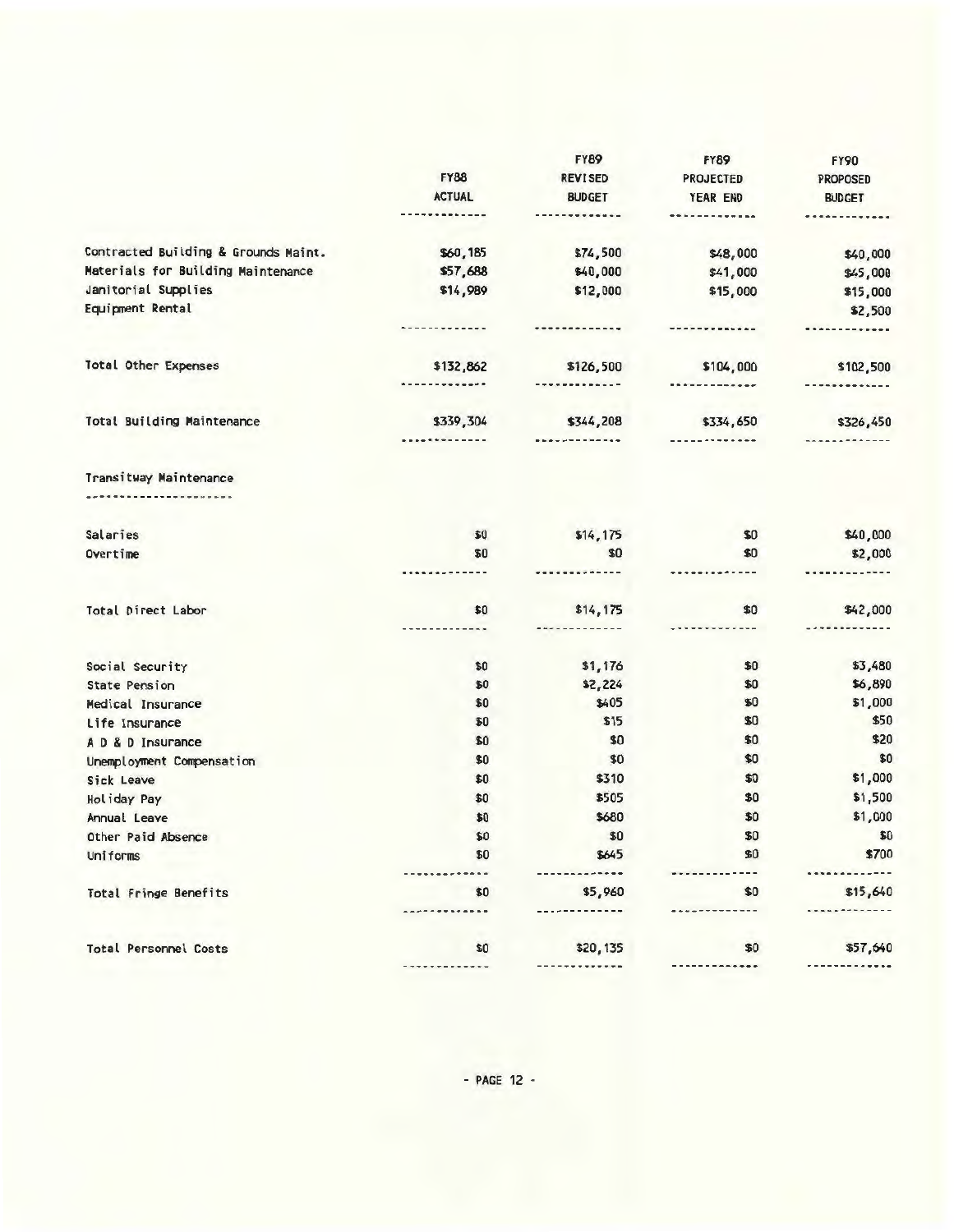|                              | <b>FY88</b>   | <b>FY89</b>               | FYB9<br>PROJECTED      | <b>FY90</b><br><b>PROPOSED</b> |
|------------------------------|---------------|---------------------------|------------------------|--------------------------------|
|                              |               | <b>REVISED</b>            |                        |                                |
|                              | <b>ACTUAL</b> | <b>BUDGET</b>             | YEAR END               | <b>BUDGET</b>                  |
|                              |               |                           |                        |                                |
| Materials and Supplies       | \$0           | \$5,000                   | \$0                    | \$10,000                       |
| Contract Maintenance         | \$0           | \$12,500                  | \$0                    | \$15,000                       |
|                              |               | . <del>.</del> <b>.</b> . |                        |                                |
| Total Other Expenses         | \$0           | \$17,500                  | \$0                    | \$25,000                       |
|                              |               |                           | <b></b>                |                                |
| Total Transitway Maintenance | \$0           | \$37,635                  | \$0                    | \$82,640                       |
|                              |               |                           |                        |                                |
| Inventory Control            |               |                           |                        |                                |
|                              |               |                           |                        |                                |
| Salaries                     | \$0           | \$101,555                 | \$97,300               | \$97,500                       |
| Overtime                     | \$0           | \$4,500                   | \$4,500                | \$4,500                        |
|                              |               |                           |                        |                                |
| Total Direct Labor           | \$0           | \$106,055                 | \$101,800              | \$102,000                      |
|                              |               |                           |                        |                                |
| Social Security              | \$0           | \$8,711                   | \$8,700                | \$8,910                        |
| <b>State Pension</b>         | \$0           | \$16,460                  | \$16,700               | \$17,640                       |
| Medical Insurance            | \$0           | \$15,698                  | \$15,000               | \$15,700                       |
| Life Insurance               | \$0           | \$500                     | \$400                  | \$400                          |
| A D & D Insurance            | \$0           | \$95                      | \$75                   | \$75                           |
| Sick Leave                   | \$0           | \$2,630                   | \$3,800                | \$4,000                        |
| Holiday Pay                  | \$0           | \$3,720                   | \$3,900                | \$4,000                        |
| Annual Leave                 | \$0           | \$3,595                   | \$6,100                | \$6,200                        |
| Other Paid Absence           | \$0           | \$0                       | \$225                  | \$300                          |
| Uniforms                     | \$0           | \$1,625                   | \$1,625                | \$1,700                        |
| Total Fringe Benefits        | \$0           | ---------<br>\$53,034     | . <b>.</b><br>\$56,525 | <br>\$58,925                   |
|                              | -----------   | ------------ <i>-</i>     |                        | -------------                  |
| Total Personnel Costs        | \$0           | \$159,089                 | \$158,325              | \$160,925                      |
|                              |               | --------------            | -----------            | --------------                 |
| Total Inventory Control      | 80            | \$159,089                 | \$158,325              | \$160,925                      |
|                              | .             | -------------             |                        | -------------                  |
|                              |               |                           |                        |                                |
| Total Maintenance Division   | \$2,964,851   | \$3,217,389               | \$3,168,335            | \$3,518,750                    |
|                              | ------------  | -------------             |                        | -----------                    |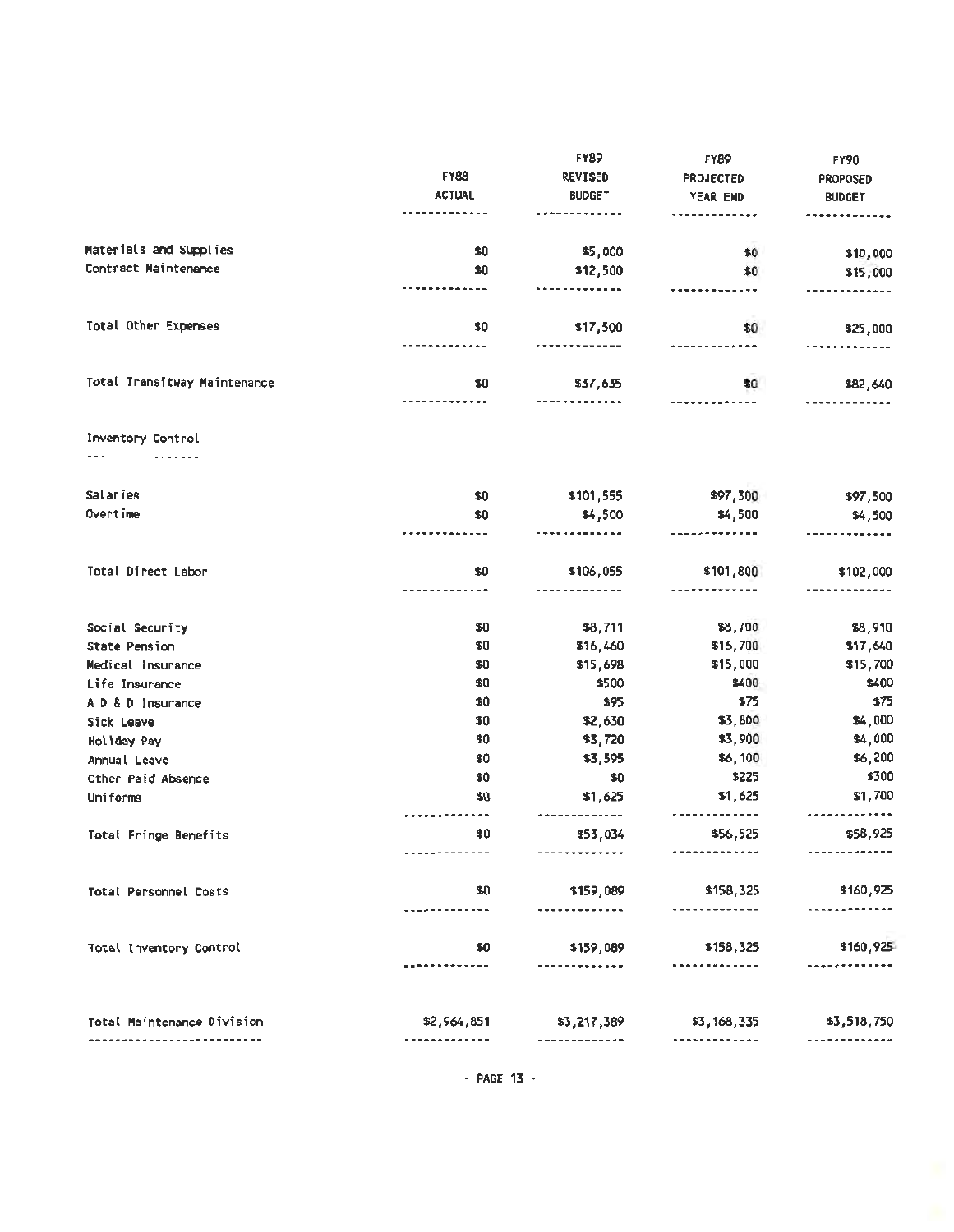|                               | <b>FY88</b><br><b>ACTUAL</b><br><b>----------</b> | <b>FY89</b><br><b>REVISED</b><br><b>BUDGET</b><br>------------- | FYB9<br><b>PROJECTED</b><br>YEAR END<br>------------- | <b>FY90</b><br><b>PROPOSED</b><br><b>BUDGET</b><br>. |
|-------------------------------|---------------------------------------------------|-----------------------------------------------------------------|-------------------------------------------------------|------------------------------------------------------|
| ADMINISTRATION DIVISION       |                                                   |                                                                 |                                                       |                                                      |
| General Administration        |                                                   |                                                                 |                                                       |                                                      |
| Salaries                      | \$589,553                                         | \$541,988                                                       | \$519,100                                             | \$506,300                                            |
| Overtime                      | \$13,850                                          | \$9,150<br>-------------                                        | \$2,000                                               | \$1,500<br><b></b>                                   |
| Total Direct Labor            | \$603,403                                         | \$551,138                                                       | \$521,100                                             | \$507,800                                            |
|                               |                                                   | -------------                                                   | -------------                                         |                                                      |
| Social Security               | 845,549                                           | \$40,634                                                        | \$38,500                                              | \$37,280                                             |
| City Pension                  | \$4,891                                           | \$3,529                                                         | \$5,000                                               | \$3,925                                              |
| State Pension                 | \$84,496                                          | \$76,726                                                        | \$73,700                                              | \$73,780                                             |
| Disability Insurance          | \$7,109                                           | \$7,000                                                         | \$7,000                                               | \$7,000                                              |
| Medical Insurance             | \$57,072                                          | \$57,623                                                        | \$56,400                                              | \$58,160                                             |
| Life Insurance                | \$2,645                                           | \$2,477                                                         | \$2,100                                               | \$2,200                                              |
| A D & D Insurance             | \$490                                             | \$483                                                           | \$400                                                 | \$460                                                |
| Unemployment Compensation     | \$102                                             | \$0                                                             | \$40                                                  | \$0                                                  |
| Sick Leave                    | \$13,943                                          | \$15,010                                                        | \$25,500                                              | \$26,000                                             |
| Holiday Pay                   | \$22,719                                          | \$20,345                                                        | \$19,400                                              | \$20,000                                             |
| Annual Leave                  | \$29,351                                          | \$13,220                                                        | \$22,500                                              | \$23,000                                             |
| Other Paid Absence            | \$181                                             | \$0                                                             | \$0                                                   | \$0                                                  |
| Uniforms                      | \$1,489                                           | \$100                                                           | \$120                                                 | \$120                                                |
| Capitalized Labor             | \$0<br>-----------                                | \$0                                                             | $($ \$50,000 $)$<br>-------------                     | (12,000)                                             |
| Total Fringe Benefits         | \$270,037<br>-----------                          | \$237,147                                                       | \$200,660                                             | \$249,925                                            |
| Total Personnel Costs         | \$873,440                                         | \$788,285                                                       | \$721,760                                             | \$757,725                                            |
|                               | .                                                 | -----------                                                     | --------- <b>---</b> -                                |                                                      |
| Auditing Fees                 | \$23,000                                          | \$23,000                                                        | \$31,100                                              | \$26,000                                             |
| Consultant Fees               | \$42,844                                          | \$23,000                                                        | \$27,000                                              | \$48,000                                             |
| Computer Software Services    | \$3,730                                           | \$10,480                                                        | \$500                                                 | \$3,480                                              |
| Pre-Employment Screening Fees | \$29,854                                          | \$27,650                                                        | \$25,000                                              | \$28,900                                             |
| Legal Fees - Retainer         | \$35,000                                          | \$40,000                                                        | \$35,000                                              | \$35,000                                             |
| Legal Fees - Litigation       | \$25,153                                          | \$50,000                                                        | \$15,000                                              | \$15,000                                             |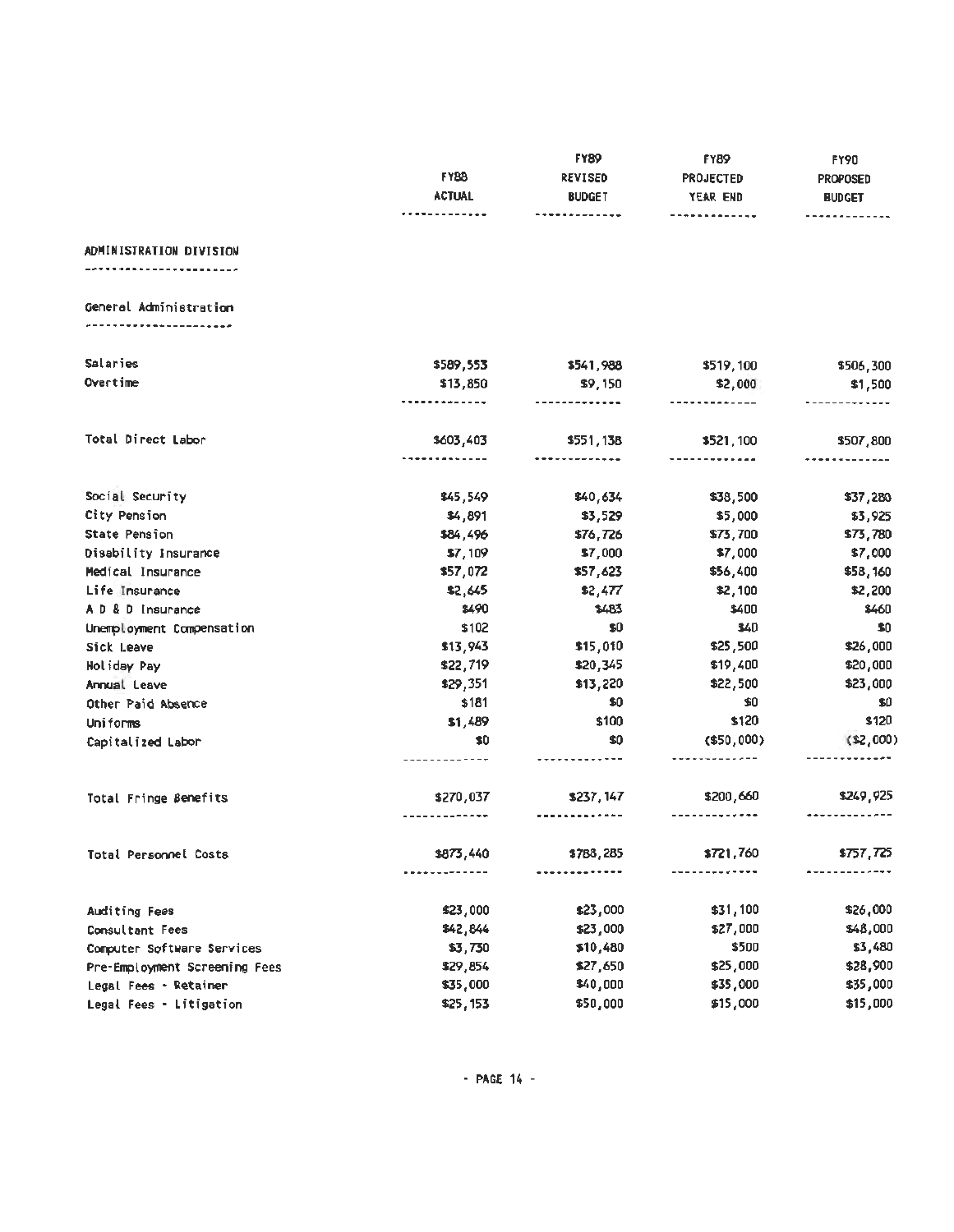|                                        |                               | <b>FY89</b>                     | <b>FY89</b>                                    | <b>FY90</b>          |
|----------------------------------------|-------------------------------|---------------------------------|------------------------------------------------|----------------------|
|                                        | <b>FY88</b>                   | <b>REVISED</b>                  | <b>PROJECTED</b>                               | <b>PROPOSED</b>      |
|                                        | <b>ACTUAL</b>                 | <b>BUDGET</b>                   | YEAR END                                       | <b>BUDGET</b>        |
|                                        |                               |                                 | -----------                                    |                      |
| Printing - Office Forms                | \$23,176                      | \$22,000                        | \$22,000                                       | \$22,000             |
| Counseling Services                    | \$11,000                      | \$10,000                        | \$10,000                                       | \$10,000             |
| Lobbyist Fees                          | \$0                           | \$90,000                        | \$81,000                                       | \$86,000             |
| Computer Hardware Maintenance          | \$13,687                      | \$17,200                        | \$14,000                                       | \$16,600             |
| Office Machine Maintenance             | <b>s4,247</b>                 | \$2,000                         | \$3,000                                        | \$2,000              |
| Armored Car Services                   | \$3,775                       | \$4,800                         | \$4,300                                        | \$4,800              |
| Total Outside Services                 | <br>\$215,466<br>----------   | -------------<br>\$320,130<br>. | <i></i><br>\$267,900<br>------ <b>------</b> - | <b></b><br>\$297,780 |
|                                        |                               |                                 |                                                |                      |
| Auto Expense                           | \$3,952                       | \$4,500                         | \$2,500                                        | \$2,000              |
| Minor Equipment                        | \$11,969                      | \$8,000                         | \$10,000                                       | \$8,000              |
| Office Supplies                        | \$29,128                      | \$22,000                        | \$30,000                                       | \$30,000             |
| Postage                                | \$10,376                      | \$9,920                         | \$13,000                                       | \$14,000             |
| Electricity                            | \$134,162                     | \$130,000                       | \$127,000                                      | \$130,000            |
| Telephone                              | \$29,116                      | \$32,160                        | \$33,000                                       | \$35,000             |
| Water, Sewer, Garbage                  | \$46,887                      | \$41,530                        | \$65,000                                       | \$70,000             |
| Actuarial Study of Insurance Funds     | \$0                           | \$0                             | \$0                                            | \$20,000             |
| PD & PL Insurance                      | \$79,526                      | \$82,500                        | \$66,000                                       | \$75,000             |
| Transfer to Self-Insurance Fund        | \$575,000                     | \$500,000                       | \$500,000                                      | \$400,000            |
| Transfer to Workers' Compensation Fund | \$315,964                     | \$60,000                        | \$60,000                                       | \$125,000            |
| Licenses & Permits                     | \$301                         | \$430                           | \$430                                          | \$430                |
| Dues & Subscriptions                   | \$20,404                      | \$17,900                        | \$24,000                                       | \$23,600             |
| Travel & Meetings - Staff              | \$42,475                      | \$21,565                        | \$18,000                                       | \$13,200             |
| Travel & Meetings - Board              | \$0                           | \$13,655                        | \$19,000                                       | \$16,470             |
| Technical Training Seminars            | \$11,410                      | \$2,500                         | \$1,500                                        | \$4,000              |
| Director's P/R Account                 | \$3,023                       | \$2,800                         | \$2,000                                        | \$1,000              |
| Staff & Board P/R Account              | \$0                           | \$0                             | \$3,000                                        | \$1,000              |
| Superbowl Task Force                   | \$0                           | \$1,200                         | \$1,200                                        | \$5,000              |
| Legal and Employment Ads               | \$8,181                       | \$6,000                         | \$12,000                                       | \$12,001             |
| Tax Collector's Commission             | \$106,305                     | \$123,000                       | \$123,000                                      | \$137,143            |
| Property Appraiser's Commission        | \$132,256                     | \$116,148                       | \$116,148                                      | \$158,626            |
| Employee Incentive Awards              | \$3,682                       | \$12,000                        | \$14,000                                       | \$12,000             |
| Rentals & Leases                       | \$22,541                      | \$95,770                        | \$100,000                                      | \$106,900            |
| Interest Expense                       | \$0                           | \$0                             | \$0                                            | \$10,000             |
| UMTA Capital                           | \$9,332<br>-----------        | \$0<br><b>.</b>                 | \$0<br>-------------                           | 51.<br><i></i>       |
| Total Other Expenses                   | \$1,595,990                   | \$1,303,578<br>-------------    | \$1,340,778<br>----- <b>-------</b> -          | \$1,410,374          |
|                                        |                               | \$2,411,993                     | \$2,330,438                                    | \$2,465,879          |
| Total General Administration           | \$2,684,896<br>. <b>. .</b> . |                                 | -------------                                  |                      |
|                                        |                               |                                 |                                                |                      |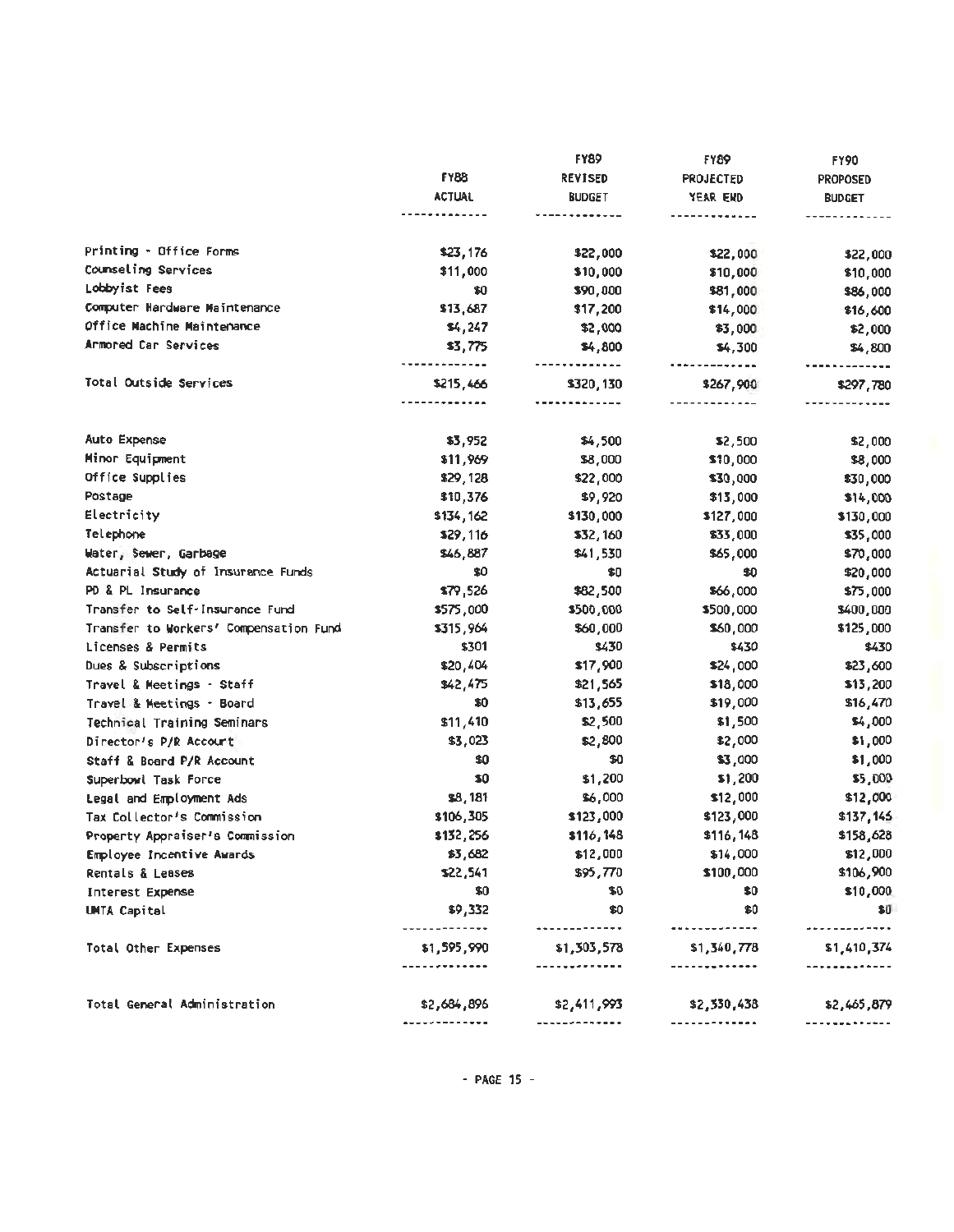|                                 |                 | <b>FY89</b>    | <b>FY89</b>  | <b>FY90</b>             |
|---------------------------------|-----------------|----------------|--------------|-------------------------|
|                                 | <b>FY88</b>     | <b>REVISED</b> | PROJECTED    | PROPOSED                |
|                                 | <b>ACTUAL</b>   | <b>BUDGET</b>  | YEAR END     | <b>BUDGET</b>           |
|                                 | <b></b>         | ----------     | -----------  | $- - - - -$             |
| Public Information Office       |                 |                |              |                         |
| --------------------            |                 |                |              |                         |
| <b>Salaries</b>                 | \$0             | \$34,700       | \$34,700     | \$34,700                |
| Overtime                        | \$0             | \$0            | \$0          | \$0                     |
|                                 |                 |                |              |                         |
| Total Direct Labor              | \$0             | \$34,700       | \$34,700     | \$34,700                |
|                                 | ---             |                |              |                         |
| Social Security                 | \$0             | \$2,800        | \$2,800      | \$2,810                 |
| <b>State Pension</b>            | \$0             | \$5,300        | \$5,300      | \$5,555                 |
| Medical Insurance               | \$0             | \$3,400        | \$3,400      | \$3,400                 |
| Life Insurance                  | \$0             | \$160          | \$160        | \$160                   |
| A D & D Insurance               | \$0             | \$30           | \$30         | \$30                    |
| Sick Leave                      | \$0             | \$300          | \$300        | \$0                     |
| Holiday Pay                     | \$0             | \$1,300        | \$1,300      | \$1,300                 |
| Annual Leave                    | \$0             | \$700          | \$700        | \$700                   |
| Other Paid Absence              | \$0             | \$0            | \$0          | \$0                     |
| Uniforms                        | \$0             | \$0            | \$D          | \$0                     |
|                                 |                 |                | ----------   |                         |
| <b>Total Fringe Benefits</b>    | \$0             | \$13,990       | \$13,99D     | \$13,955                |
|                                 |                 |                |              |                         |
| Total Personnel Costs           | \$0             | \$48,690       | \$48,690     | \$48,655                |
|                                 |                 |                |              |                         |
| Auto Expense                    | \$0             | \$0            | \$0          | \$500                   |
| Community Perception Study      | \$0             | \$0            | \$0          | \$5,000                 |
| Travel and Meetings             | \$0             | \$0            | \$0          | \$2,000                 |
| Public Relations                | \$0             | \$0            | \$0          | \$2,000                 |
| Public Information              | \$0             | \$0            | \$0          | \$70,000                |
|                                 |                 |                |              |                         |
| <b>Total Other Expenses</b>     | \$0<br>$- - -$  | \$0            | \$0          | \$79,500                |
|                                 |                 |                |              |                         |
| Total Public Information Office | \$0<br>-------- | \$48,690<br>   | \$48,690<br> | \$128,155<br>---------- |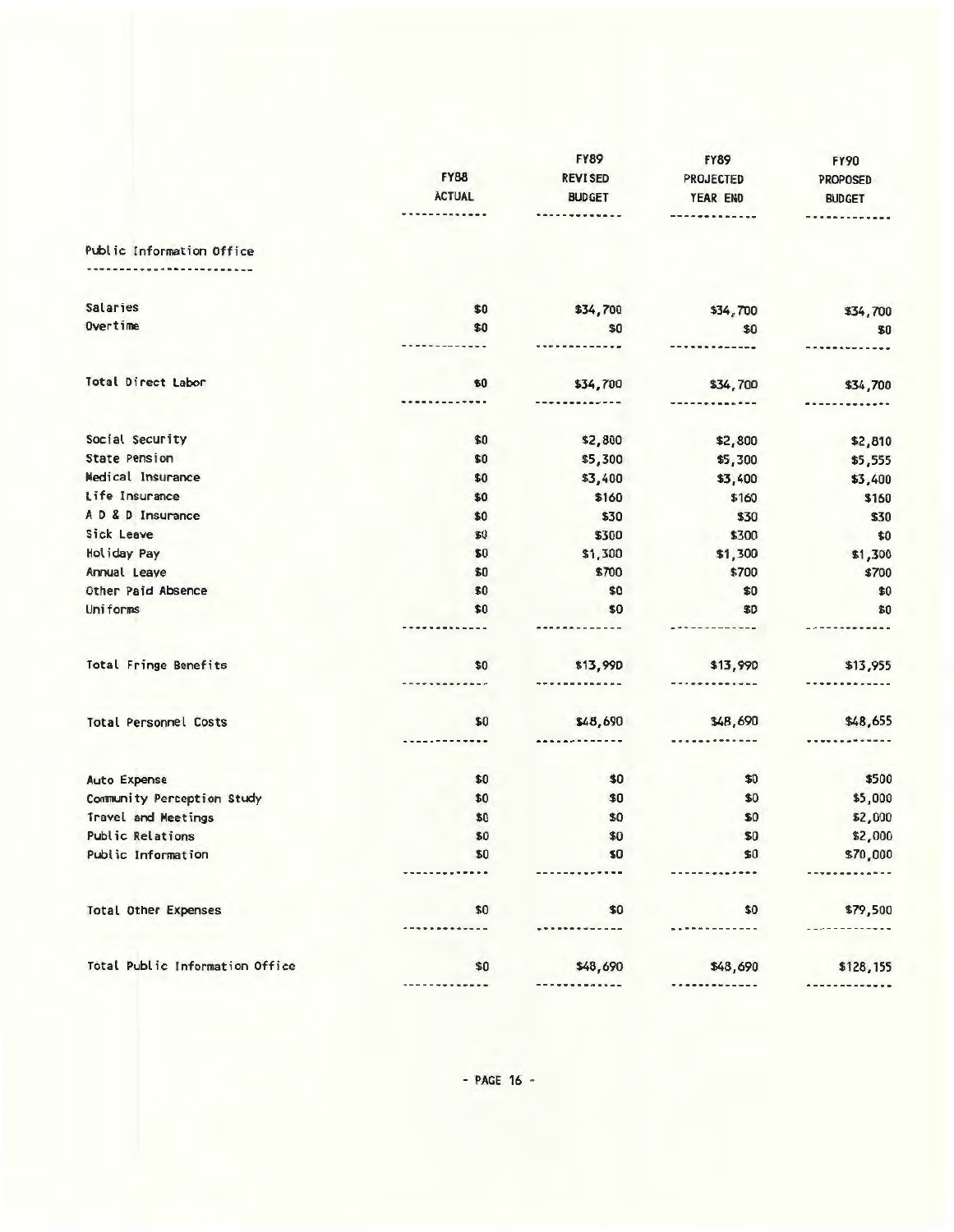|                             |                      | <b>FY89</b>          | <b>FY89</b>   | <b>FY90</b>     |
|-----------------------------|----------------------|----------------------|---------------|-----------------|
|                             | <b>FY88</b>          | <b>REVISED</b>       | PROJECTED     | <b>PROPOSED</b> |
|                             | <b>ACTUAL</b>        | <b>BUDGET</b>        | YEAR END      | <b>BUDGET</b>   |
|                             | -------------        | -------------        | ------------- | -------------   |
| Marketing and Planning      |                      |                      |               |                 |
|                             |                      |                      |               |                 |
| Salaries                    | \$160,818            | \$240,227            | \$229,200     | \$264,400       |
| Overtime                    | \$7,665              | \$3,500              | \$1,000       | \$1,500         |
|                             | <b></b>              | -------------        | ------------- | -------------   |
| Total Direct Labor          | \$168,483            | \$243,727            | \$230,200     | \$265,900       |
|                             |                      | -----------          | ------------- | -------------   |
| Social Security             | \$19,125             | \$19,264             | \$18,200      | \$20,665        |
| City Pension                | \$1,064              | \$884                | \$1,100       | \$1,040         |
| State Pension               | \$32,992             | \$36,401             | \$34,900      | \$40,910        |
| Medical Insurance           | \$20,055             | \$20,550             | \$20,900      | \$24,740        |
| Life Insurance              | \$1,084              | \$1,148              | \$900         | \$1,100         |
| A D & D Insurance           | \$201                | \$216                | \$200         | \$220           |
| Sick Leave                  | \$6,390              | \$6,300              | \$5,300       | \$6,800         |
| Holiday Pay                 | \$8,615              | \$11,880             | \$8,500       | \$8,800         |
| Armuel Leave                | \$10,483             | \$10,990             | \$13,800      | \$14,400        |
| Other Paid Absence          | \$0                  | \$0                  | \$0           | \$0             |
| <b>Uniforms</b>             | \$240                | \$120                | \$120         | \$120           |
| Capitalized Labor           | \$0                  | (580,000)            | $($ \$90,000) | (510,000)       |
|                             |                      |                      | ------------- |                 |
| Total Fringe Benefits       | \$100,249            | \$27,753             | \$13,920      | \$108,795       |
|                             |                      | -------------        |               |                 |
| Total Personnel Costs       | \$268,732            | \$271,480            | \$244,120     | \$374,695       |
|                             |                      | -------------        |               |                 |
| Auto Expense                | \$552                | \$4,000              | \$1,000       | \$2,000         |
| Technical Training Seminars | \$0                  | \$2,500              | \$5,000       | \$4,000         |
| Market Research Study       | \$0                  | \$0                  | \$0           | \$10,000        |
| Planning Studies            | \$0                  | \$180,000            | \$90,000      | \$794,000       |
| Printing - System Promotion | \$53,246             | \$72,000             | \$40,000      | \$43,000        |
| Art Supplies                | \$2,546              | \$3,000              | \$3,000       | \$4,000         |
| Advertising and Promotion   | \$153,307<br>------- | \$240,200<br>------- | \$198,000<br> | \$220,000       |
|                             |                      |                      |               |                 |
| Total Other Expenses        | \$209,651            | \$501,700            | \$337,000<br> | \$1,077,000     |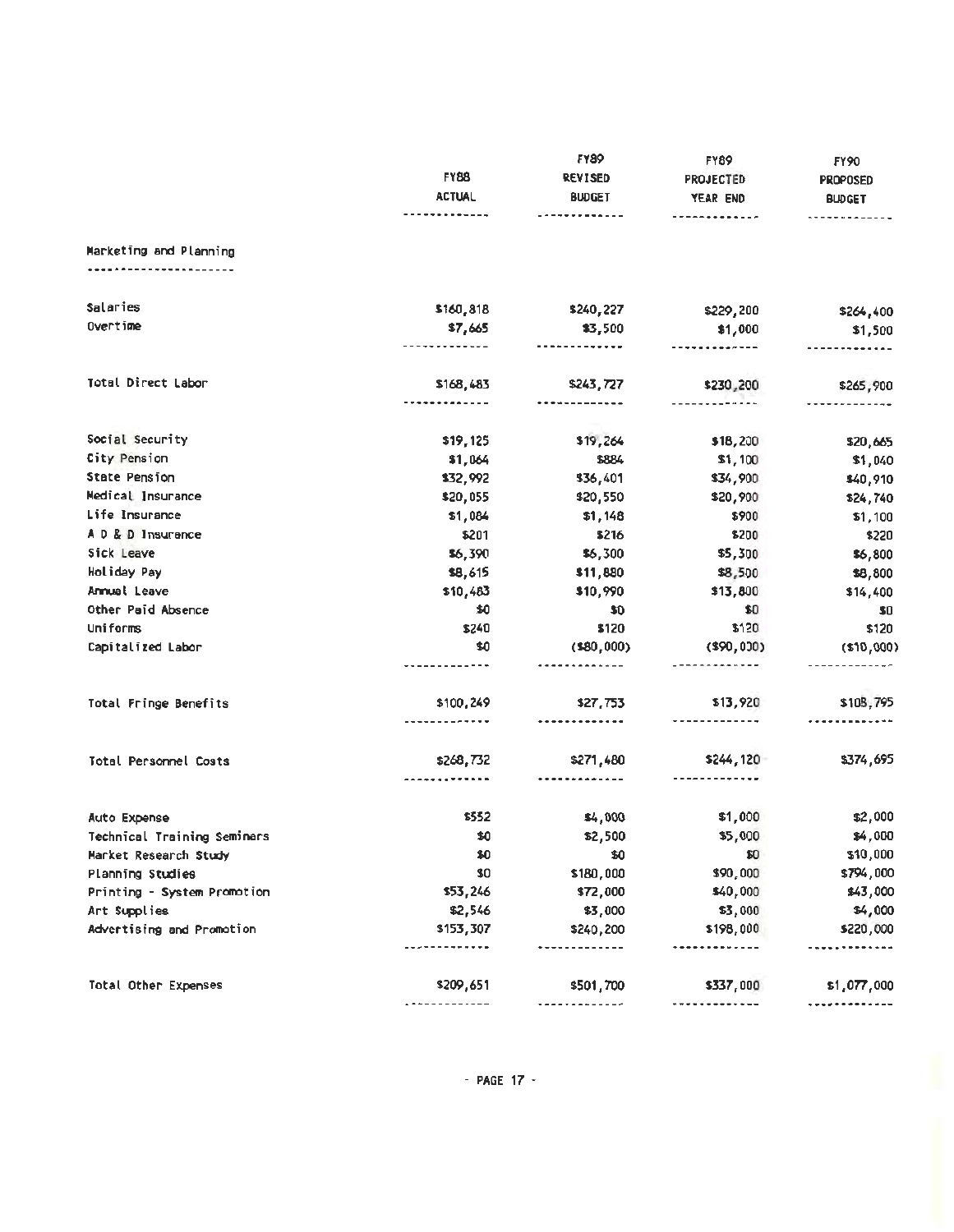|                                  |                                     | <b>FYB9</b>                  | <b>FY89</b>                   | <b>FY90</b>                |
|----------------------------------|-------------------------------------|------------------------------|-------------------------------|----------------------------|
|                                  | <b>FY88</b>                         | <b>REVISED</b>               | PROJECTED                     | <b>PROPOSED</b>            |
|                                  | <b>ACTUAL</b>                       | <b>BUDGET</b>                | YEAR END                      | <b>BUDGET</b>              |
|                                  | -------------                       | -------------                | -------------                 | ------- <b>----</b> --     |
| Total Marketing & Planning       | \$478,383                           | \$773,180                    | \$581,120                     | \$1,451,695                |
|                                  | . . <i>.</i> .                      | <b></b>                      | -------------                 |                            |
| Total Administrative Division    | \$3,163,279<br><b></b>              | \$3,233,863<br>------------- | \$2,960,248<br>-------------  | \$4,045,729                |
|                                  |                                     |                              |                               |                            |
| <b>Total All Divisions</b>       | \$15,460,505<br>-------------       | \$17,264,200<br><u></u>      | \$16,798,033<br>------------- | \$19,168,269<br><b></b>    |
| UMTA INELIGIBLES<br>. <i>. .</i> |                                     |                              |                               |                            |
|                                  |                                     |                              |                               |                            |
| 13(C) Back Pension               | \$145,686                           | \$160,000                    | \$147,000                     | \$147,000                  |
| Non-UMTA Capital                 | \$21,032                            | \$7,500                      | \$7,500                       | \$7,500                    |
| Tax Increment Payment            | \$73,999<br>---------- <b>---</b> - | \$121,185<br>--------------  | \$121,185<br>-------------    | \$134,000<br>------------- |
| Total UMTA Ineligibles           | \$240,717                           | \$288,685                    | \$275,685                     | \$288,500                  |
|                                  | -------------                       | -------------                | -------------                 | -------------              |
| TOTAL OPERATING EXPENDITURES     | \$15,701,222                        | \$17,552,885                 | \$17,073,718                  | \$19,456,769               |
|                                  | . . <i>. .</i>                      | -------------                | <b></b>                       | -----------                |
| CAPITAL PROJECTS<br>.            |                                     |                              |                               |                            |
| Tampa Palms Park and Ride        |                                     | \$0                          | \$0                           | \$158,300                  |
| Downtown Terminals & Transitway  |                                     | \$5,347,000                  | \$5,347,000                   | \$0                        |
| Maintenance Facility Expansion   |                                     | \$1,500,000                  | \$1,500,000                   | \$0                        |
| 15 Buses and Other Equipment     |                                     | \$3,661,137                  | \$3,661,137                   | \$0                        |
|                                  |                                     | -------------                |                               |                            |
| TOTAL CAPITAL PROJECTS           |                                     | \$10,508,137                 | \$10,508,137                  | \$158,300                  |
|                                  |                                     | -------------                |                               | -------------              |